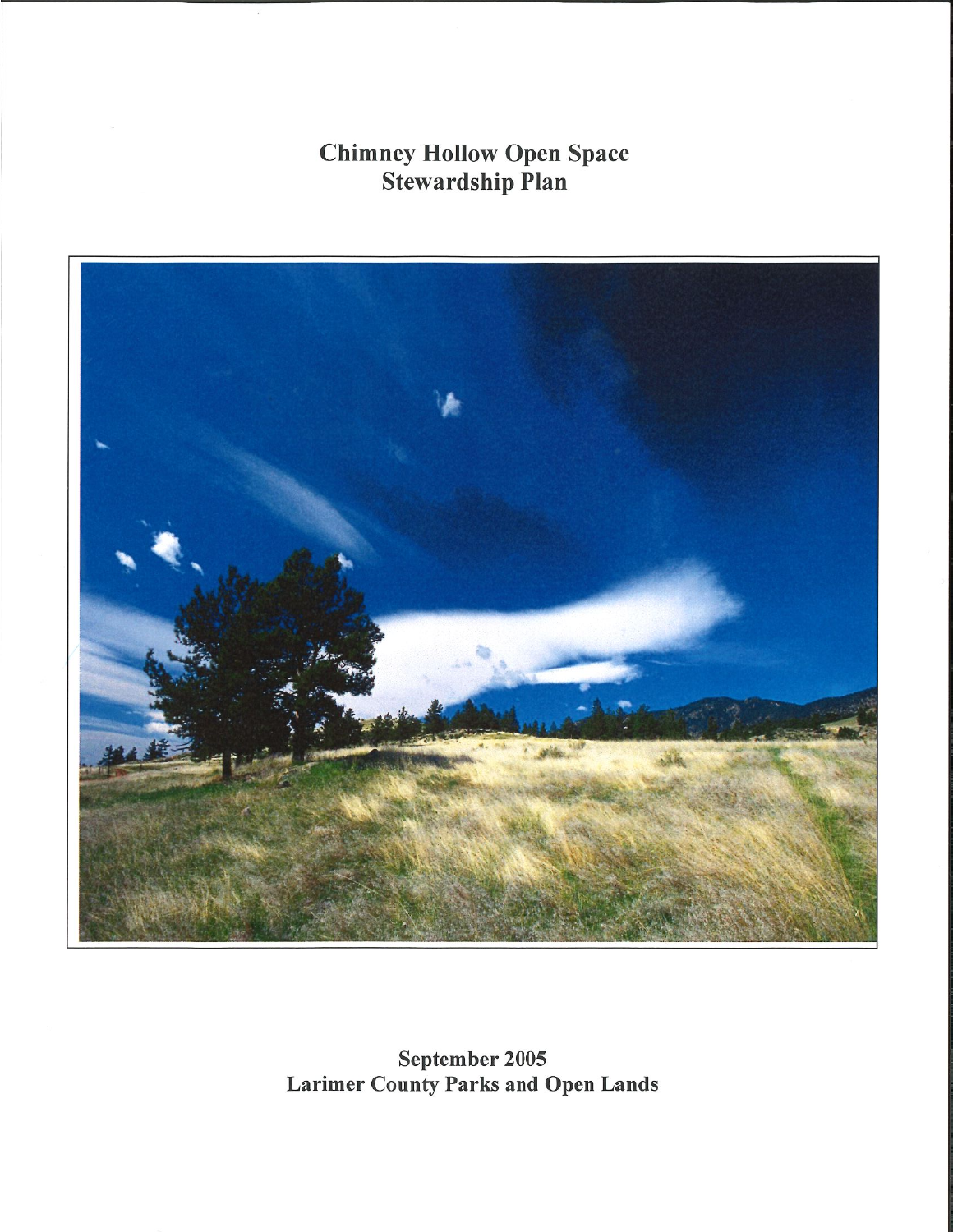# **TABLE OF CONTENTS**

# **Stewardship Plan for the<br>Chimney Hollow Open Space**

| 1.  |                                                    |  |
|-----|----------------------------------------------------|--|
| 1.1 |                                                    |  |
| 1.2 |                                                    |  |
| 1.3 |                                                    |  |
| 1.4 |                                                    |  |
| 2.  |                                                    |  |
| 2.1 |                                                    |  |
| 2.2 |                                                    |  |
| 2.3 |                                                    |  |
| 2.4 |                                                    |  |
| 2.5 |                                                    |  |
| 3.  | OPPORTUNITIES, CONSTRAINTS, AND PLANNING ISSUES3-1 |  |
| 3.1 |                                                    |  |
| 3.2 |                                                    |  |
| 3.3 |                                                    |  |
| 3.4 |                                                    |  |
| 4.  |                                                    |  |
| 4.1 |                                                    |  |
| 4.2 |                                                    |  |
| 4.3 |                                                    |  |
| 4.4 |                                                    |  |
| 4.5 |                                                    |  |
| 4.6 |                                                    |  |
| 5.  |                                                    |  |
| 6.  |                                                    |  |
| 7.  |                                                    |  |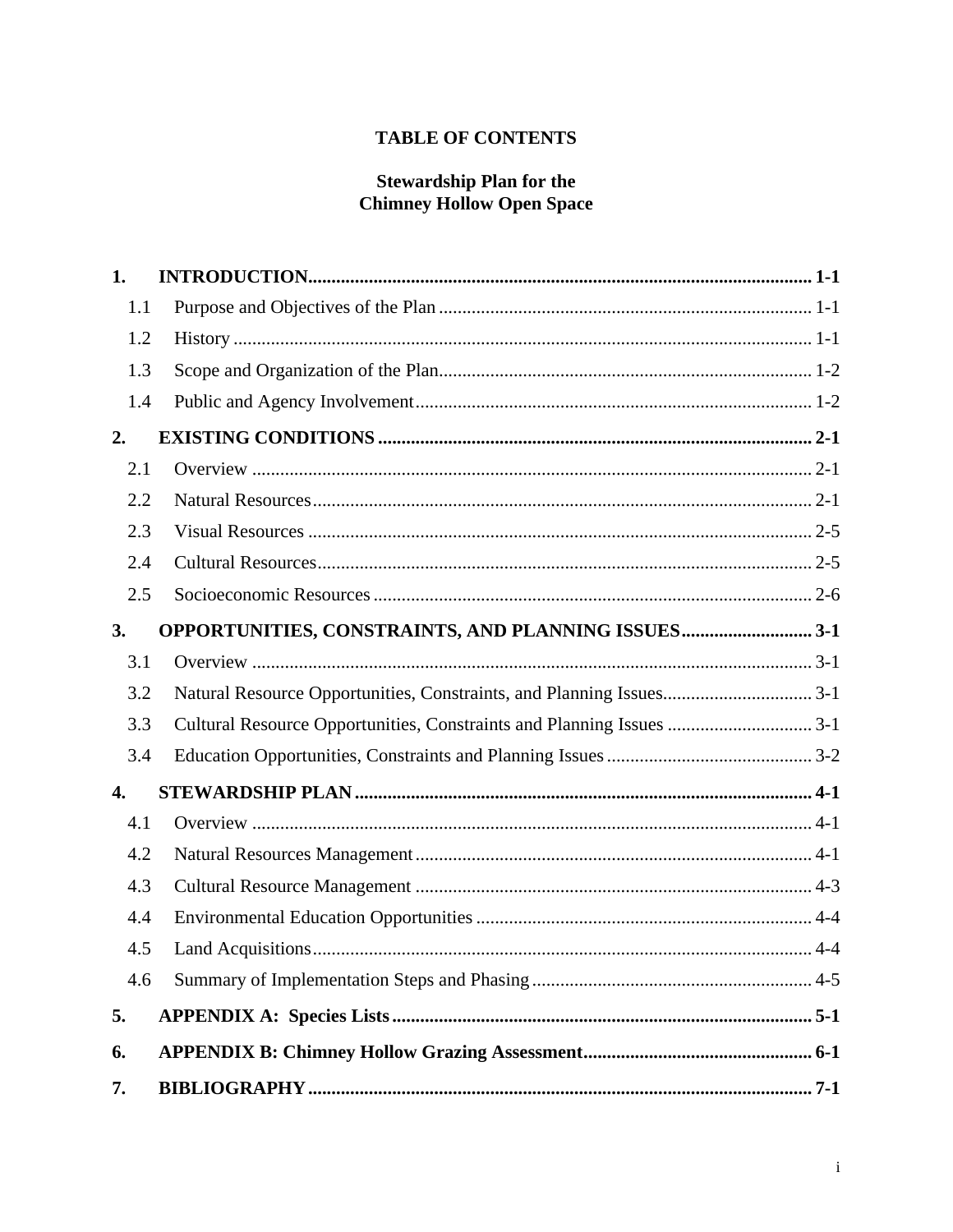# **1. INTRODUCTION**

### **1.1 Purpose and Objectives of the Plan**

Chimney Hollow Open Space is part of a greater vision for the Blue Mountain Conservation Area as identified in the 2001 Larimer County Open Lands Master Plan to protect natural, visual, cultural, and open space values. Chimney Hollow was acquired in November 2004, with the specific intent to protect the native vegetation, rock outcrops, and wildlife habitat, while providing future outdoor recreational opportunities.

The purpose of this document is to: 1) examine the land stewardship objectives for Chimney Hollow Open Space given the current ecological, social, economic, and political environments; 2) provide the formal program and policy guidelines that will direct the short-term stewardship of Chimney Hollow Open Space until a management plan is developed in the future; and 3) develop specific implementation strategies for carrying out various components of this stewardship plan. The overall objectives of the plan are to:

- Protect, manage, and enhance natural, geologic, cultural, and visual resources including maintaining and promoting healthy ecosystems and their processes;
- Provide educational guided public tours until the property is open to future public access while minimizing detrimental impacts upon resources;
- Define implementation policies, programs and responsibilities for the above goals as well as provide specific implementation steps where appropriate.

A management plan that builds on this stewardship plan will be developed prior to opening this property to the public, and will address non-motorized public access as well as land management activities.

### **1.2 History**

The Ute and Arapahoe were known to inhabit the area including Chimney Hollow until the late 1800's. The Chimney Hollow area was homesteaded from the 1870's through the 1930's. Historical uses of the property include primarily livestock grazing over the past 100 years. Earl Ludlow purchased several of the original 1870's homesteads in the area including the lands in Chimney Hollow. In 1918 Ludlow sold his land to the Edmunds brothers, Don, Chan and Jap whose heirs eventually built the house in the northwest corner (Scot Edmunds). Scot Edmunds & partners formed the Edmunds Land and Cattle Co. which later became the Darlington Land and Cattle Company when it was 1/3 purchased by Darlington. Bill Smith purchased the Edmunds holdings following collapse of the Darlington Land and Cattle Company. Later, Chimney Hollow was consolidated by Jake Welty via shrewd trading and buying. Eventually the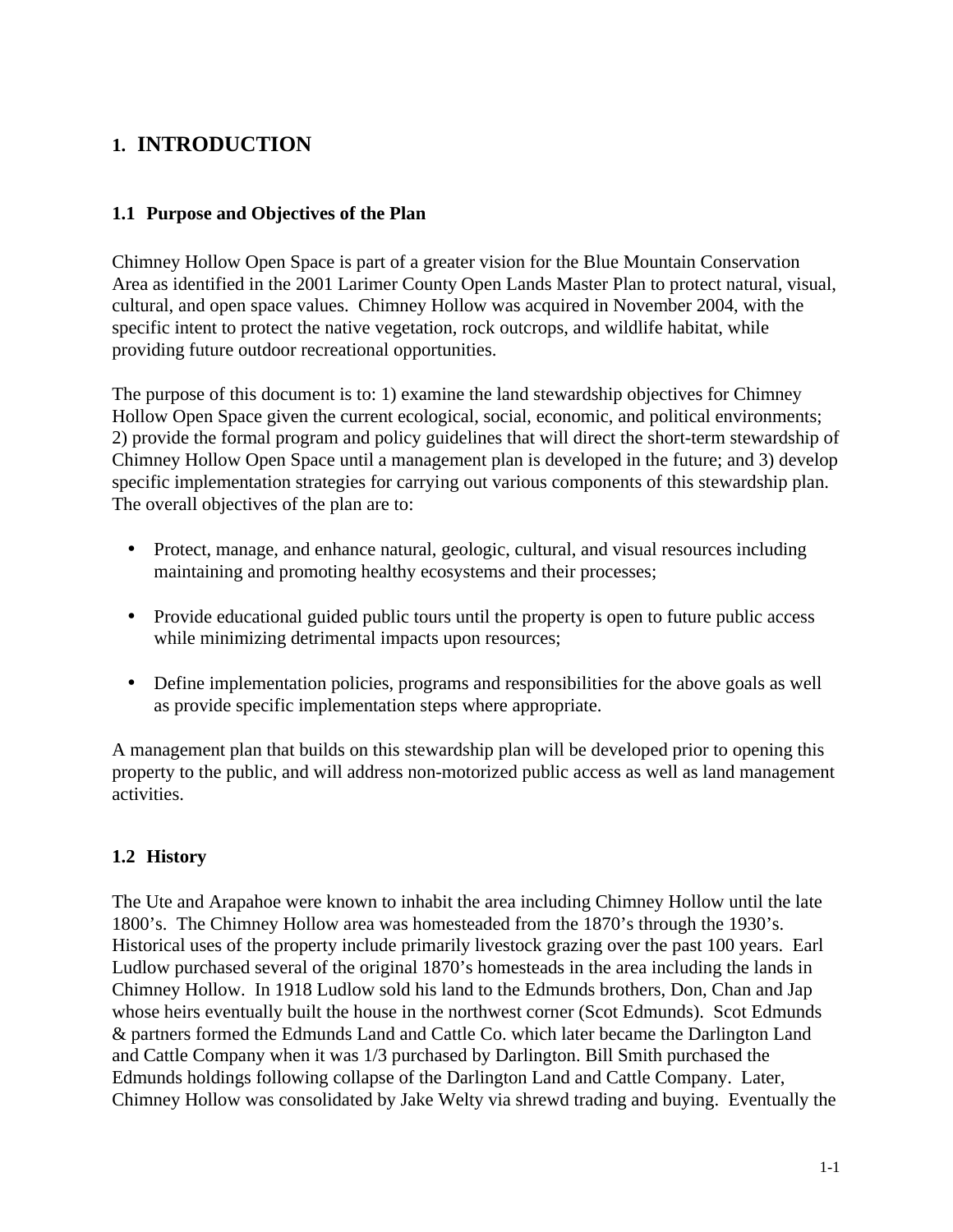Chimney Hollow property became part of the Lyman G. and Sylvia B. Linger Cattle Ranch in 1946. In 1954 the Linger Ranch won an award from the Denver Post for accomplishments in range conservation (Livermore Woman's Club 2003). After the Lingers passed away the ranch went into an estate before it was purchased by Hewlett-Packard (HP) in 1981.

In the western, central portion of property there are old stone fences along a drainage and an old stone structure likely part of an early homestead. The western access road leads to the Knudson Homestead near the base of Blue Mountain where several dwelling foundations still remain (Todd Schooley, personal communication 2005). Some logging occurred in the west-central part of the property and overgrown old logging roads still lead to most ridges. The Knudson homestead is still evident as remnants of a wood house, corrals and a wood stove at the top of the central meadow and at the base of Blue Mountain. The existing house and ranch structures in the northwest portion of the property were built between 1920 and 1946. County Road 18E and the transmission lines through the north portion of the property were built in the 1940's and as early as 1950 the Bald Mountain Gate House and access road, the Flatiron Penstocks and Carter Lake Pressure Tunnel were built. The Bald Mountain Tunnel and Bald Mountain tower site and access road were constructed in 1954. HP purchased the property in 1981 as a potential employee recreational facility and leased the site through 2002 to an area rancher, Todd Schooley, for cattle grazing. The residence in the northwest portion of the property was leased for occupation during this time.

### **1.3 Scope and Organization of the Plan**

The resource stewardship plan for Chimney Hollow Open Space contains three main sections: 1) a review of existing conditions, including natural, visual, cultural, and socioeconomic resources; 2) a discussion of opportunities, constraints, and planning issues related to the stewardship of the open space; and 3) a management plan addressing the existing conditions, opportunities, constraints, and planning issues and outlining implementation steps and phasing.

### **1.4 Public and Agency Involvement**

The draft stewardship plan will be reviewed by the Open Lands Advisory Board, Parks and Open Lands Staff and a technical advisory group (listed below) comprised of various specialists to ensure resource expertise and diverse user group input.

| <b>Name</b>            | <b>Affiliation</b>                     | <b>Expertise</b>               |
|------------------------|----------------------------------------|--------------------------------|
| K-Lynn Cameron         | Larimer County Parks and Open Lands    | Open Lands Manager/            |
|                        |                                        | <b>Recreation and Planning</b> |
| Debbie Eley            | City of Loveland Natural Areas Program | Natural Areas Technician       |
| Meegan Flenniken       | Larimer County Parks and Open Lands    | <b>Open Lands Resource</b>     |
|                        |                                        | Specialist/Project Manager     |
| <b>Charles Gindler</b> | Larimer County Parks and Open Lands    | <b>Agricultural Management</b> |
| Lee Grunau             | Colorado Natural Heritage Program      | <b>Conservation Planner</b>    |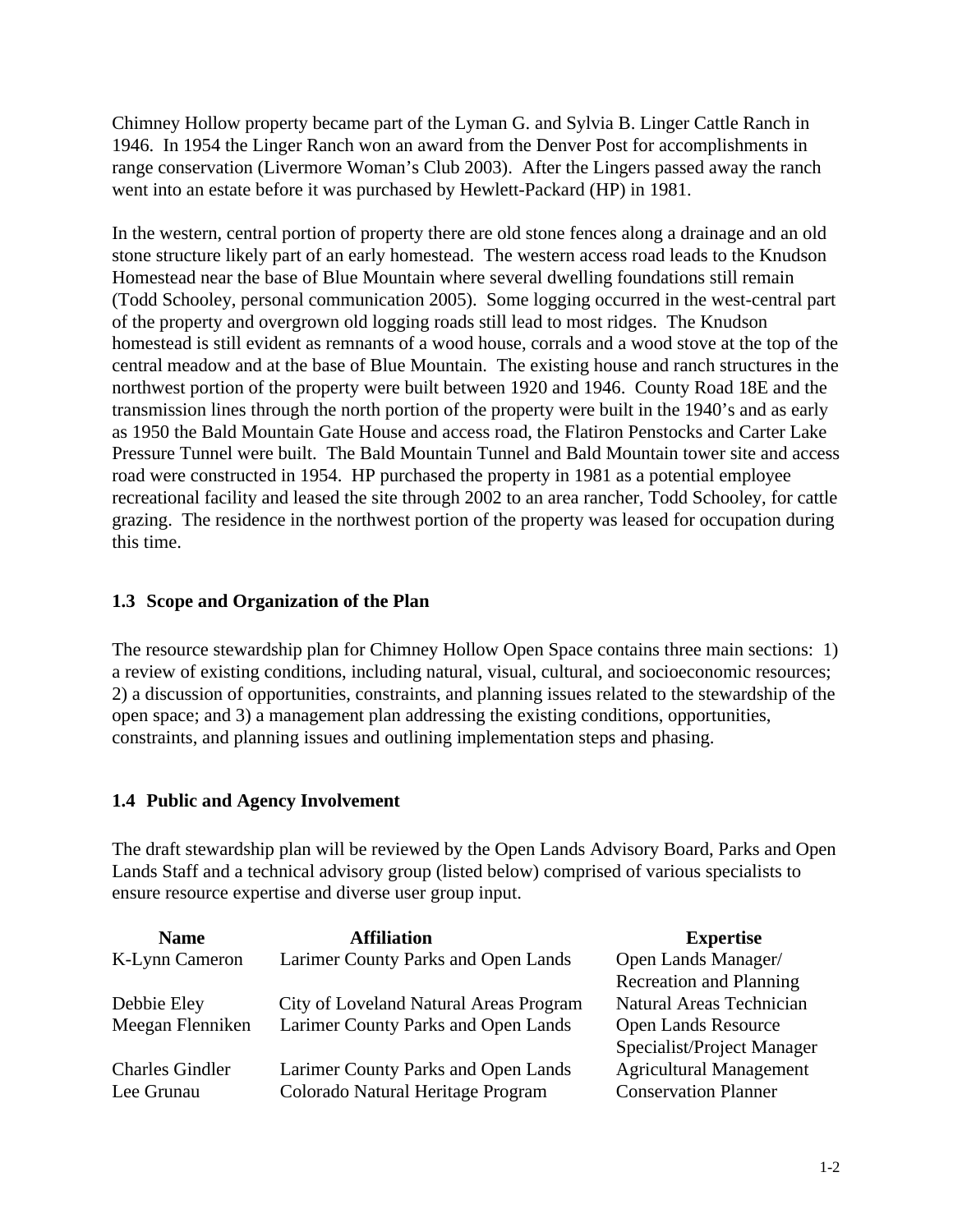| Maxine Guill          | Larimer County Parks and Open Lands | <b>Weed Management</b>    |
|-----------------------|-------------------------------------|---------------------------|
| Ken Jessen            | Author and Local Historian          | Historian                 |
| Merrill Kaufman       | <b>USES</b>                         | Forest Ecologist          |
| Suzanne Kloster       | Colorado Division of Wildlife       | District Wildlife Manager |
| Ann Montoya           | Larimer County Parks and Open Lands | Education                 |
| <b>Travis Rollins</b> | Larimer County Parks and Open Lands | Rangering                 |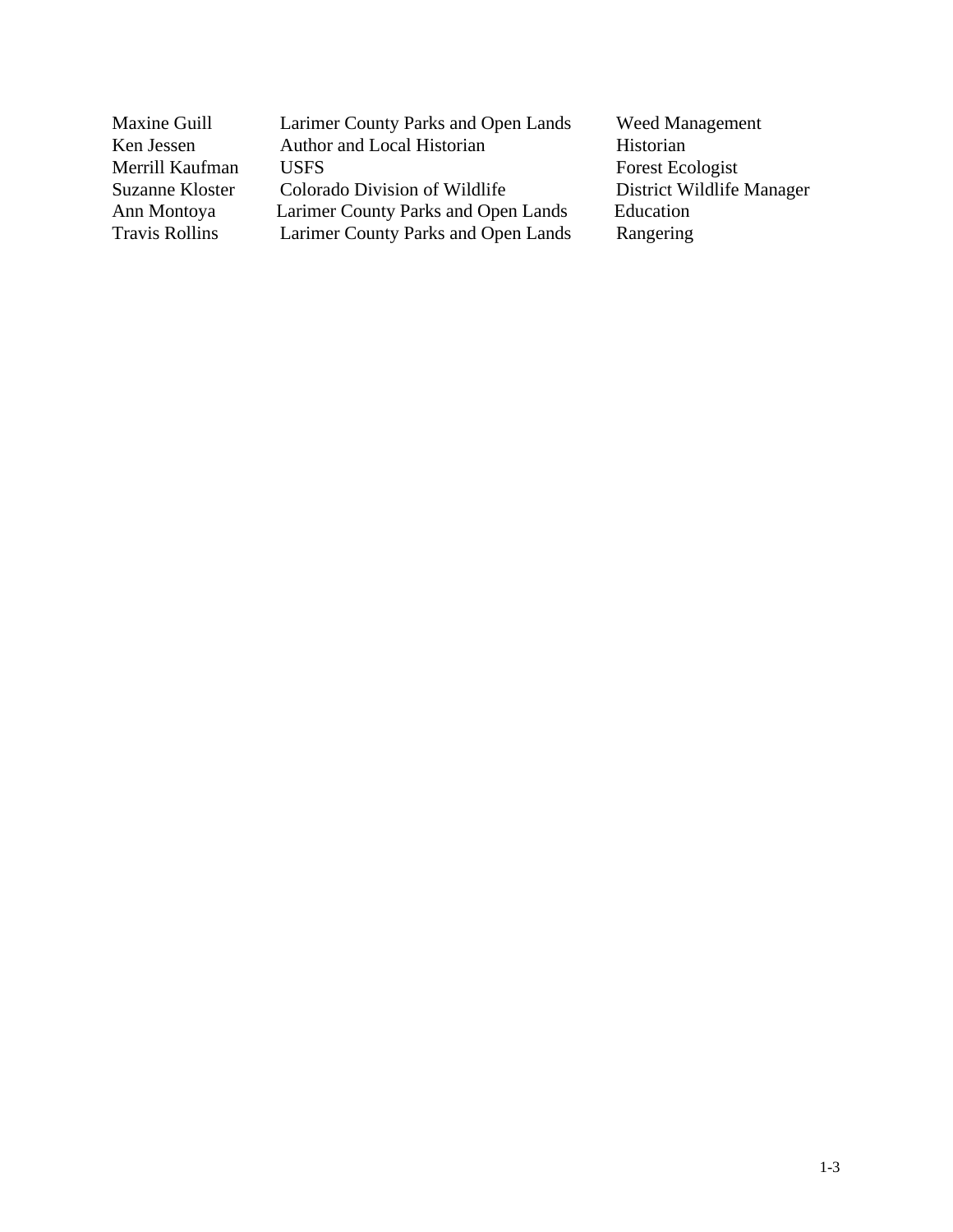# **2. EXISTING CONDITIONS**

### **2.1 Overview**

Chimney Hollow Open Space, comprising 1,847 acres, is located in the Blue Mountain Conservation Area, approximately 5 miles southwest of the City of Loveland (Map 1). Chimney Hollow Open Space was purchased by Larimer County for its natural, visual, cultural, and outdoor recreational values.

### **2.2 Natural Resources**

### **a. Climate**

Located along the eastern slope of the Rocky Mountains, this property has a highly variable climate. In general, the climate can be characterized as semi-arid with a strong seasonal variation in temperature, abundant sunshine and relatively low precipitation. The data presented below are averages from August 1948 through December 2003 recorded at the Waterdale Climate Station, (approximately 8 miles north of the property, off the Masonville Road) which is at an elevation of 5,200 ft. (Western Regional Climate Center 2003). While this station is approximately 1000 feet lower than the elevation of the Chimney Hollow Open Space, this is the closest weather station to the property.

The average maximum daily temperature (Fahrenheit) is approximately 80 degrees during May through September and approximately 86 degrees in July and August. Winters are generally cold but are characterized by substantial temperature swings. January is the coldest month with an average daily maximum of 43.2 degrees and an average daily minimum of 13.7 degrees. However, high temperatures in the 50's are not uncommon even in the winter months.

Average annual precipitation is 16.09 inches, with the greatest amount occurring in May. Summer afternoon thunderstorms have the potential to cause erosion problems. Average annual snowfall is approximately 45 inches, but as a result of wind redistribution and topographic patterns, the snow depth can vary throughout the site.

### **b. Topography/Geology/Soils**

The topography of the Chimney Hollow Open Space is generally characterized as rolling foothills with numerous rocky gulches separating east/west running ridges. Large expanses of open meadows separate ponderosa pine woodlands. Elevations range from 5,800 feet to approximately 7,100 feet at the west boundary.

Soils on the property include the following (USDA-SCS 1980) and are shown on Map 2:

Ratake Rock Outcrop Complex 25-55% slopes: Steep or very steep soils on mountains and ridges. Runoff is rapid and erosion hazard severe.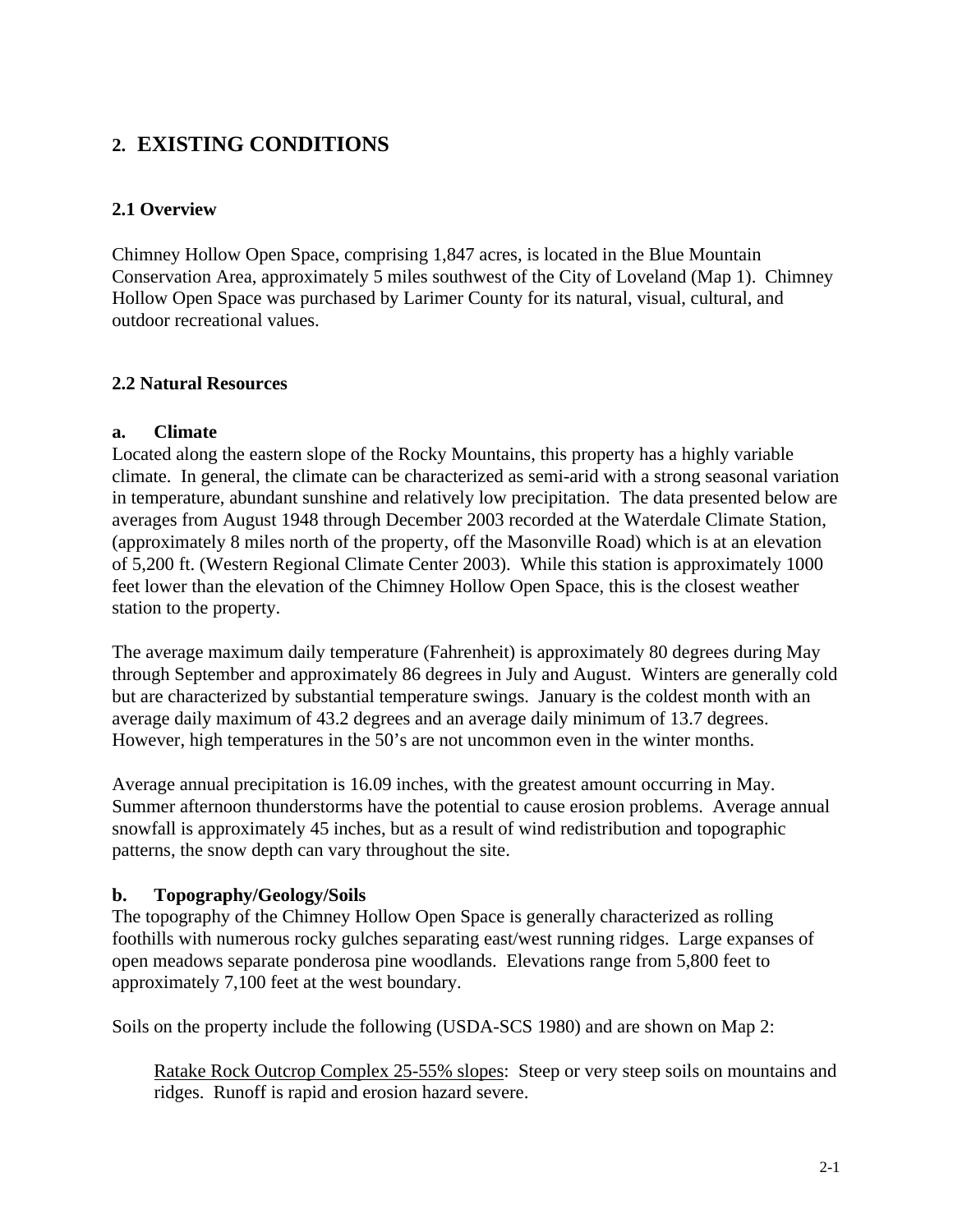Trag-Moen Complex 5-30% slopes: Strongly sloping to steep soils on mountains and ridges. Runoff is medium to rapid and erosion hazard is moderate to severe.

Wetmore-Boyle Moen Complex 5-40% slopes: Strongly sloping to steep soils on mountains and ridges. Runoff is rapid and erosion hazard severe.

Wetmore-Boyle Rock Outcrop Complex 5-60% slopes: Strongly sloping to very steep soils on mountains and ridges. Runoff is rapid and erosion hazard severe.

Kirtley Purner Complex 5-20% slopes: Strongly sloping to moderately steep soils on uplands and valley sides. Runoff is rapid and erosion hazard severe.

Kirtley Loam 3-9% slopes: Gently sloping or strongly sloping soil is on uplands and valley sides. Runoff is medium to rapid and erosion hazard severe.

### **c. Hydrology**

The folding land forms and numerous drainages within Chimney Hollow Open Space drain surface runoff towards the eastern valley (on Northern Colorado Water Conservancy District (NCWCD) land and from there ultimately into Flatiron Reservoir to the north or Dry Creek and ultimately the Little Thompson River to the south. Given the semi-arid climate, these drainages generally carry intermittent flows most common during the spring snowmelt period and after heavy rain events. There are no adjudicated springs, however there are several intermittent springs on the property which feed into the drainages. Stock ponds on the property that were created by damming water behind earthen embankments are scattered north to south but are susceptible to going dry.

### **d. Vegetation**

Vegetation types present at Chimney Hollow Open Space include a foothills grassland complex (dominated by needle-and-thread grass), mountain mahogany (*Cercocarpus montanus)* shrublands, open ponderosa pine (*Pinus ponderosa*) forest, closed ponderosa pine forest and riparian areas. The property incorporates a diverse landscape with many characteristic features of the Front Range foothills. This heterogeneous landscape supports a mosaic of coniferous forest savannahs, meadows, and rock outcrops. Several small ephemeral streams flow in a predominantly easterly direction. Prior land use practices include some timber harvest (possibly for fence building on the property) and grazing which was ongoing through 2003. Managed primarily as rangeland, in the past this property has been grazed at moderate to high intensity. Vegetation types are shown on Map 3. See Appendix A, Table 3 for a general list of plant species found at Chimney Hollow Open Space.

Foothills Grassland Complex. The foothills grassland complex comprises approximately 50% of the property. Primarily the grasslands are found in the flatter portions of the property and in patches of the rolling foothills. The grassland complex consists of a variety of grass and forb species including needle-and-thread (*Stipa comata*), big bluestem (*Andropogon gerardii*), blue grama (*Bouteloua gracilis)*, buffalo grass (*Buchloe dactyloides*), green needlegrass (*Stipa*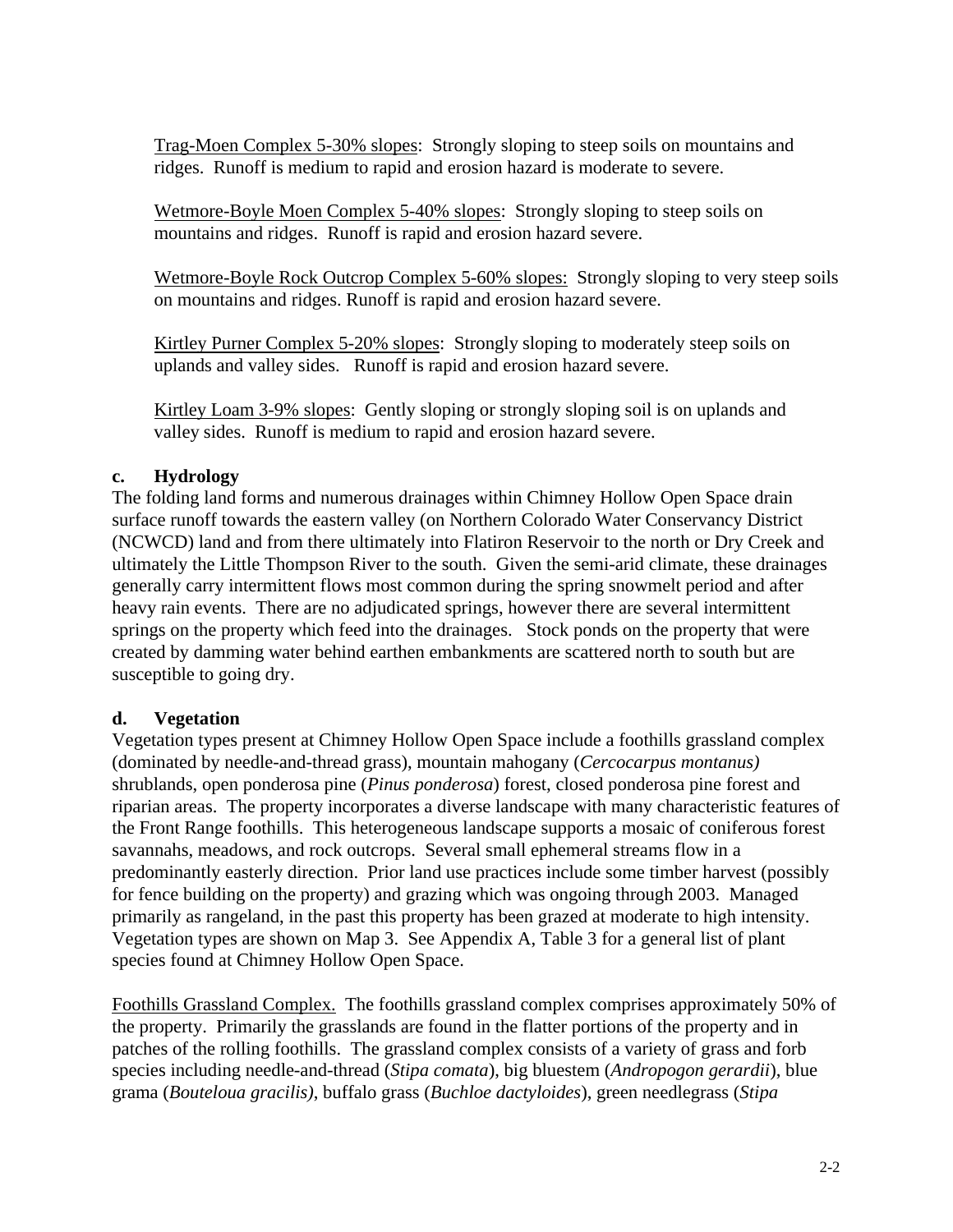*viridula*), pussytoes (*Antennaria rosea*), prickly-pear cactus (*Opuntia maccorhiza*), gayfeather (*Liatrus punctata*), buckwheat (*Eriogonum effusum*), Kentucky bluegrass (*Poa pratensis*), fringed sage (*Artemisia frigida*), western wheatgrass (*Agropyron smithii*), and coneflower (*Ratibida columnifera*).

Mountain Mahogany Shrubland. Mountain mahogany (*Cercocarpus montanus*) shrublands occur in portions of Chimney Hollow Open Space with moderately steep slopes and shallow soils. While this shrubland community is dominated by mountain mahogany it also includes other shrub species such as three-leaf sumac (*Rhus trilobata*), wax currant (*Ribes cereum*), and rabbitbush (*Crysothamnus nauseosus*). The herbaceous understory consists of various grass and forb species including green needlegrass, western wheatgrass, needle-and-thread, junegrass (*Koeleria macrantha*), bottlebrush squirreltail (*Sitanion longifolium*), purple three-awn (*Aristida purpurea*), broom snakeweed (*Gutierrezia sarothrae*), fringed sage, blue grama, yucca (*Yucca glauca*), prickly-pear cactus, and side-oats grama (*Bouteloua curtipendula*), among others. In portions of the shrubland areas, cheatgrass (*Bromus tectorum*) has become the dominant grass species.

### Open Ponderosa Pine Forest

The open ponderosa pine forests (10-30% canopy cover) in the western portion of the property include a diverse array of native understory species including bluebunch wheatgrass (*Pseudoroegneria spicata),* pine dropseed *(Sporobolus asper),* needle-and-thread grass, green needlegrass, purple three-awn, blue grama, wildrye (*Elymus elymoides),* golden aster *(Heterotheca villosa)*, sulphur flower *(Eriogonum umbellatum),* antelope bitterbrush (*Purshia tridentata),* three-leaf sumac*,* common juniper (*Juniperus communis),* ninebark *(Physocarpus monogynus)*, Rocky Mountain juniper (*Juniperus scopulorum*), Douglas fir (*Pseudotsuga menziesii*), mountain mahogany, waxflower (*Jamesia americana*), prickly pear cactus, thickspike wheatgrass (*Elymus macrourus*), among other grass and forb species.

#### Closed Ponderosa Pine Woodlands

The closed ponderosa pine forest is denser with 30% or greater canopy cover, fewer meadows and less understory present.

#### Riparian Areas

There are many small riparian drainages throughout the property. Dominant riparian tree and shrub species include wild plum *(Prunus americana)*, sandbar willow (*Salix exigua*), plains cottonwood (*Populus deltoides*), chokecherry (*Prunus virginiana*), peachleaf willow (*Salix amygdaloides*), skunkbush, snowberry (*Symphoricarpos oreophilus*), and narrowleaf cottonwood (*Populus angustifolia*). Dominant understory in the riparian areas include Kentucky bluegrass, needle-and-thread, western wheatgrass, sticky geranium (*Geranium caespitosum*), field horsetail (*Equisetum arvense*), poison ivy (*Toxicodendron rydbergii*), native thistle (*Cirsium canescens*), and field mint (*Mentha arvensis*), among others.

### Rare or Endangered Species

The Colorado Natural Heritage Program (CNHP) conducted an inventory of this property both in July 2002 and 2004 (CNHP 2004). This open space is part of the Green Ridge Potential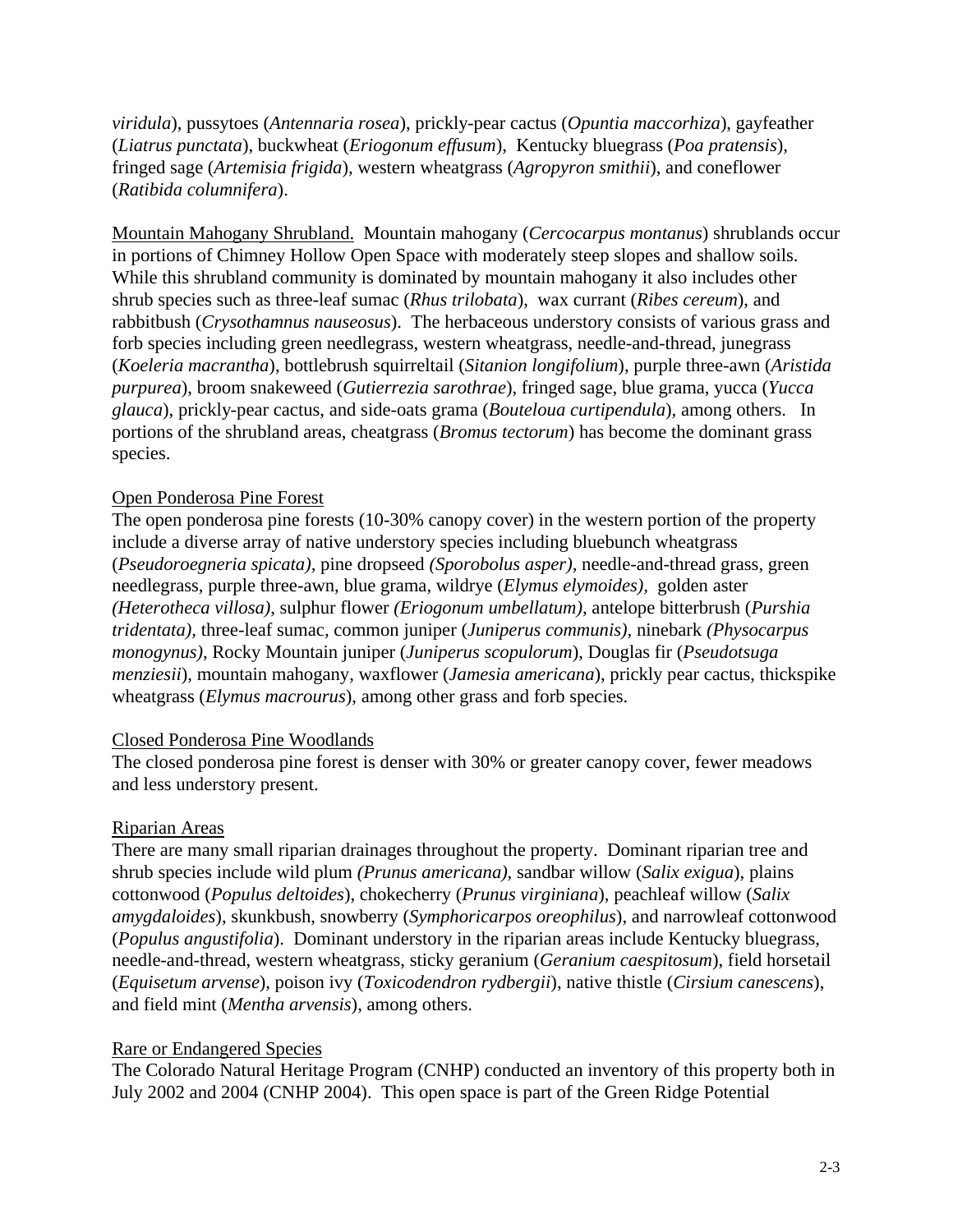Conservation Area (ranked B2 – very high biodiversity significance) due primarily to the presence of the globally imperiled ponderosa pine/mountain mahogany/big bluestem (*Pinus ponderosa/ Cercocarpus montanus/ Andropogon gerardii)* community (ranked G2 S2). This woodland plant association is found only in the Front Range north of Boulder in the transition zone between forests on higher slopes and grasslands in valley bottoms. Unique in this association is the presence of big bluestem, a species that abundantly occurs in the tallgrass prairie of the plains to the east, but is less common in the foothills. There are also locations in the western 1/3 of the property on the lower slopes of Blue Mountain that support the ponderosa pine/spike fescue (*Pinus ponderosa/Leucopoa kingii*) (G3 S3) community. Ponderosa pine/spike fescue woodlands are indicators of late successional forest stands.

Slim-stemmed witchgrass (*Dichanthelium linearifolium)* was also found on a few rock outcrops on the property. This species of grass, though somewhat uncommon in Colorado, is not currently tracked by the Colorado Natural Heritage Program and is ranked as globally secure (G5). However, it is ranked S1 in Wyoming and may warrant consideration for tracking in Colorado as well. Colorado is at the western edge of this species' distribution.

There remains some possibility that the tributaries may contain the rare Ute ladies'-tresses orchid (*Spiranthes diluvialis*), however the drainages were not thoroughly searched in 2002 due to extremely dry conditions, and in 2004 during the CNHP inventory none were observed.

The eastern hillslope on the NCWCD property includes west-facing slopes of a large hogback that runs from Flatiron Mountain south to the Little Thompson River, separating the Chimney Hollow drainage from Carter Lake. These slopes include a fair (C ranked) occurrence of the mountain mahogany/New Mexico feathergrass (*Cercocarpus montanus/Stipa neomexicana*) (G2G3 S2S3) community.

### Exotic Plants and Noxious Weeds.

Chimney Hollow Open Space has been grazed historically at moderate to heavy levels. Some exotic plants have also become established as a result of historic land uses and introductions from surrounding areas. Known exotics at Chimney Hollow Open Space include dalmation toadflax (*Linaria gennistifolia* ssp*. dalmatica),* crested wheatgrass *(Agropyron cristatum),* musk thistle *(Carduus nutans)*, Canada thistle (*Cirsium arvense*), and three bromes (*Bromus tectorum*, *Bromus japonicus* and *Bromus inermis*).While all of these exotics are actively monitored and controlled by the Open Lands Program, Canada thistle, musk thistle, and dalmation toadflax are regulated by Larimer County.

#### **e. Wildlife**

The entire Blue Mountain Conservation Area completes protection of a 9,000-acre east to west wildlife movement corridor. This area provides habitat for a variety of species including big game and non-game species including elk, black bear, coyote, fox, mule deer, voles, mice, turkey, rabbits, bobcat and various reptile and insect species. This property is designated as elk severe winter range and a winter concentration area for elk, mule deer and turkey by the Colorado Division of Wildlife. As many as 300 elk have been seen wintering on the property. Additionally, the property id designated as bald eagle winter range (NDIS 2002). While not on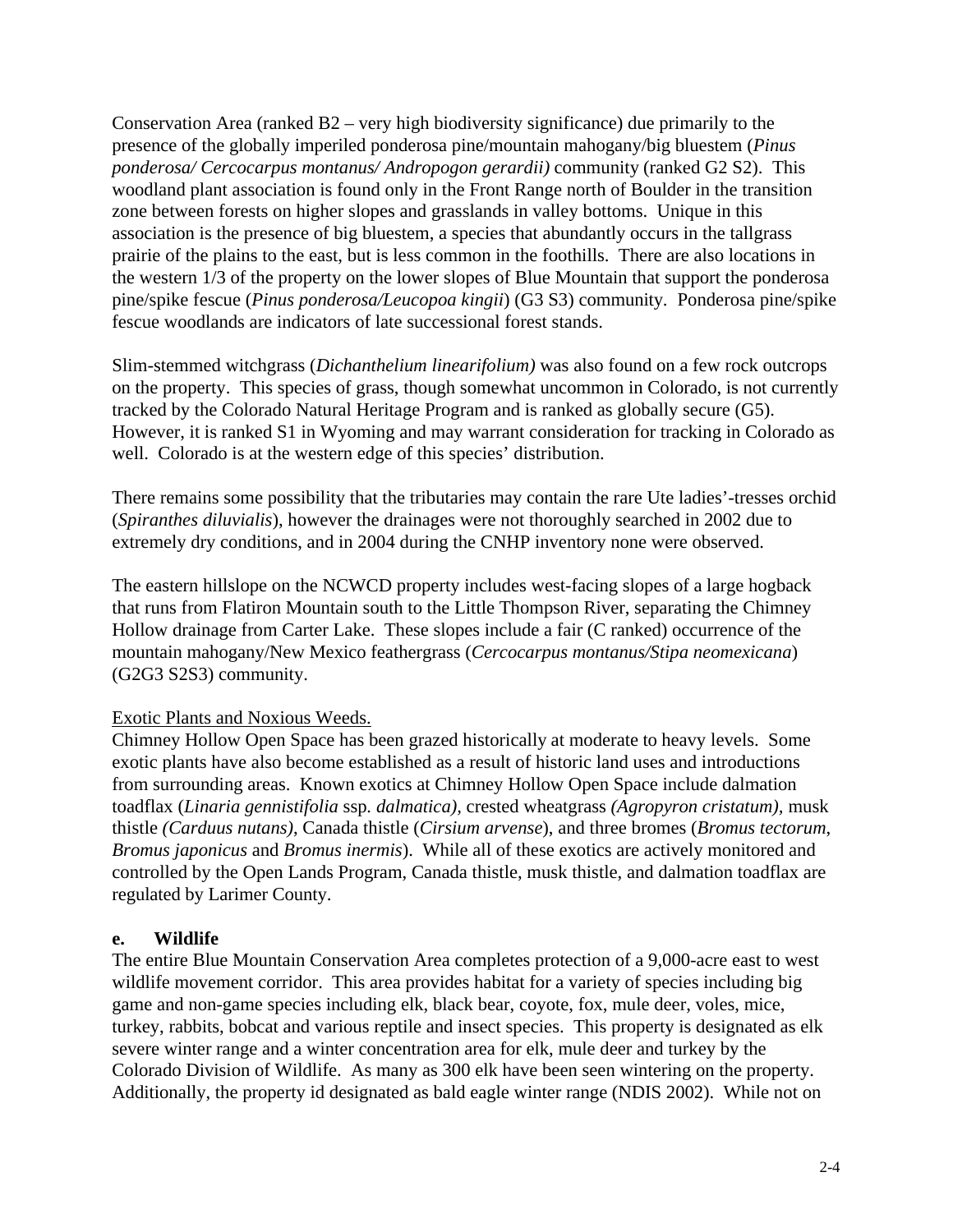the open space, two active golden eagle nests are located in the cliffs to the east of the valley and in 2003 and 2004 each successfully fledged at least one chick. A third golden eagle nest is located in the vicinity of the Blue Mountain Bison Ranch. The golden eagles frequent Chimney Hollow Open Space as part of their hunting grounds along the forest edges. Similarly, while not located on the open space, a red-tailed hawk and a raven nest site are each present south of the State Land Board Parcel, and the birds can be seen using the open space on occasion. Prairie falcons (CNHP ranking G5S4), Cooper's hawks and sharp-shinned hawks have also been observed on the open space.

### *Rare or Endangered Wildlife*

The riparian drainages on-site include suitable habitat for the hops feeding azure butterfly (*Celastrina humulus*) and/or Preble's meadow jumping mouse (*Zapus hudsonianus preblei*). However, the presence of these two species has not been determined.

### **2.3 Visual Resources**

Blue and Bald mountains are significant features of Larimer County's mountain backdrop. Blue Mountain is adjacent to Chimney Hollow Open Space and Bald Mountain is a private inholding. The steep slopes on the western portion of the property form the outslope of Blue Mountain and are moderately timbered and feature interesting rock outcrops that dot the landscape throughout the property. This open space provides protection for the southern Larimer County foothills mountain backdrop and comprises the scenic backdrop to the communities of Fort Collins, Loveland and Berthoud. On clear days both Bald and Blue mountains are visible from I-25. From the top of Bald Mountain one can see as far south as Pikes Peak in Colorado Springs and to the north, Horsetooth Rock.

### **2.4 Cultural Resources**

Chimney Hollow Open Space has a rich cultural history. Incursions by native peoples, homesteading, current day cattle ranching, and residential development all mark a significant cultural history in this area. There are several known cultural features of interest at Chimney Hollow Open Space including the remains of the Knudson Homestead, some rock walls in several drainages, and the standing house and outbuildings along CR 18E (Map 4). The Knudson Homestead and the rock walls have some historic value and tell some of the cultural past of this area. The house along CR 18E is in poor condition and poses more of a liability and cost than a cultural resource.

The property was visited by an archaeologist from Colorado State University in 2003 to determine if there was any significant likelihood of archaeological value. From this visit, there is more likelihood that early peoples would have used the lands along the rimrock cliffs on the adjacent NCWCD lands than at Chimney Hollow Open Space itself.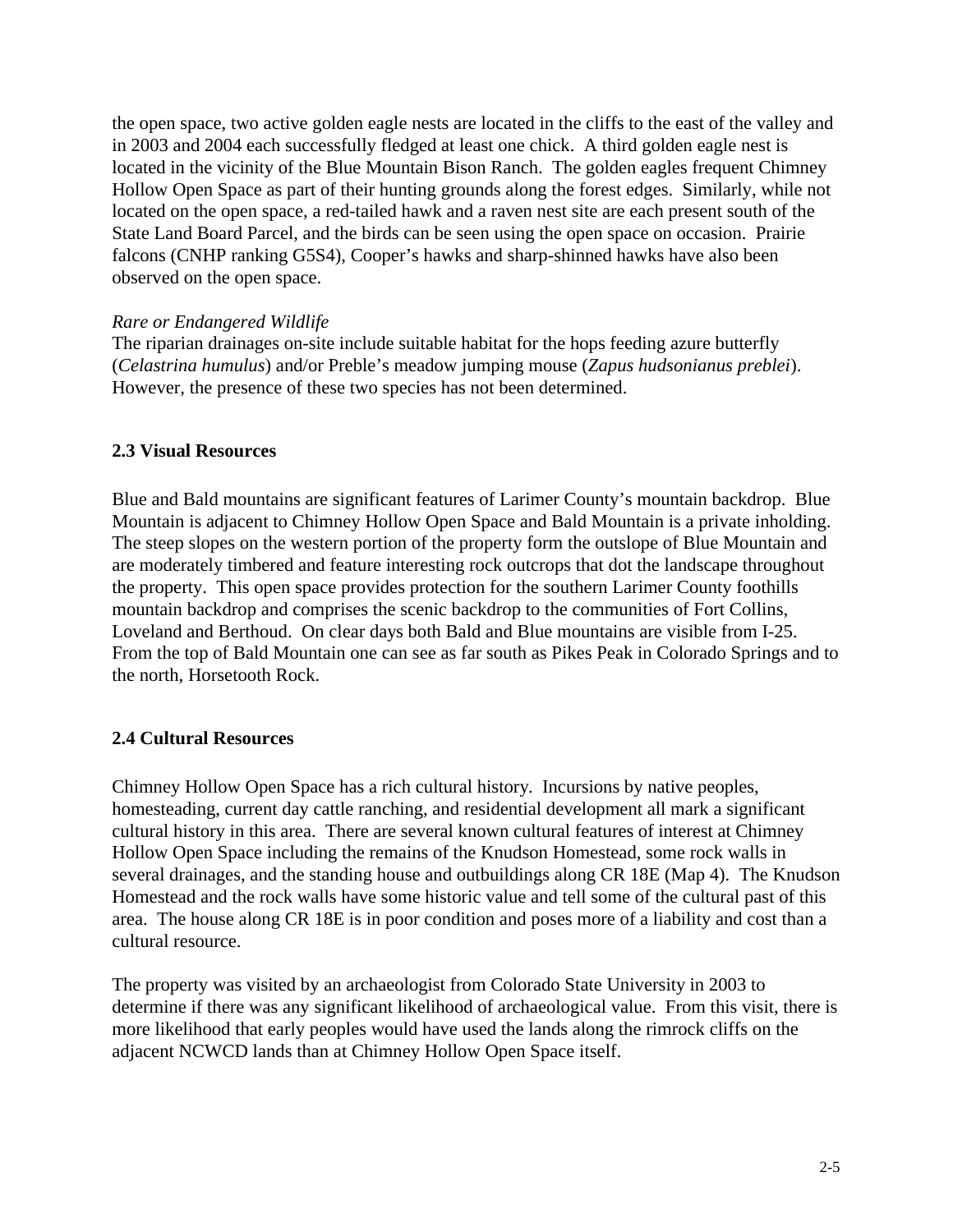### **2.5 Socioeconomic Resources**

### **a. Chimney Hollow Open Space Land Status**

The Larimer County Open Lands Program acquired the 1,847-acre Chimney Hollow Open Space for approximately \$3.8 million in November 2004. The land was purchased from HP simultaneous with HP selling the remaining 1,600 acres on the eastern side of the valley to the NCWCD. Larimer County received an open space grant from Great Outdoors Colorado (GOCO) totaling \$950,000 towards the acquisition cost.

### *Encumbrances*

There are no known mineral or agricultural leases on the property. Known encumbrances include (see Map 5):

- A utility easement consisting of an existing power line to the Western Area Power Authority (WAPA) present on the NCWCD lands and intended to be relocated to the west of where the future reservoir would be built and on Larimer County lands. Larimer County is working with WAPA to ensure that the future powerline location is visually and otherwise discreet if located onto Chimney Hollow Open Space (Map: Powerline Realignment Corridor).
- A crossing easement for the penstock (large aboveground pipe) feeding water into Flatiron Reservoir, as well as access easements to the NCWCD to maintain the penstocks and other related operations.
- Access easements to the top of Bald Mountain and to the Tri-State Generation and Transmission Association inholdings (approx 1-2 acre inholdings each).
- Two parallel transmission lines owned by WAPA (Flatiron/Pole Hill and Estes/Lyons lines) that cross portions of the northern part of the property and follow portions of CR 18E.
- In the Intergovernmental Agreement for the Chimney Hollow Reservoir and Open Space Partnership, various reciprocal accesses with water district have been outlined.

### *Trails*

Currently there are no established or designated trails.

### *Roadways*

Existing roadways that access Chimney Hollow Open Space include an access road stemming from CR 18E and traversing through both Bureau of Reclamation and NCWCD lands and extending west to the base of Blue Mountain. The other existing legal access to the property is west of the penstocks from CR 18E to the top of Bald Mountain. There is a driveway into the existing structures in the northwest portion of the open space.

### *Outbuildings*

There are several structures including a small ranch house, bunkhouse, two corrals, several sheds and an adjudicated well located in the northwestern portion of the property. The main house is heated by means of natural gas and also includes a water well and pump in the basement, a septic system and leach field. In an accidental fire in March 2005, two of the loafing sheds were lost and approximately 8 acres of grassland burned adjacent to CR 18E.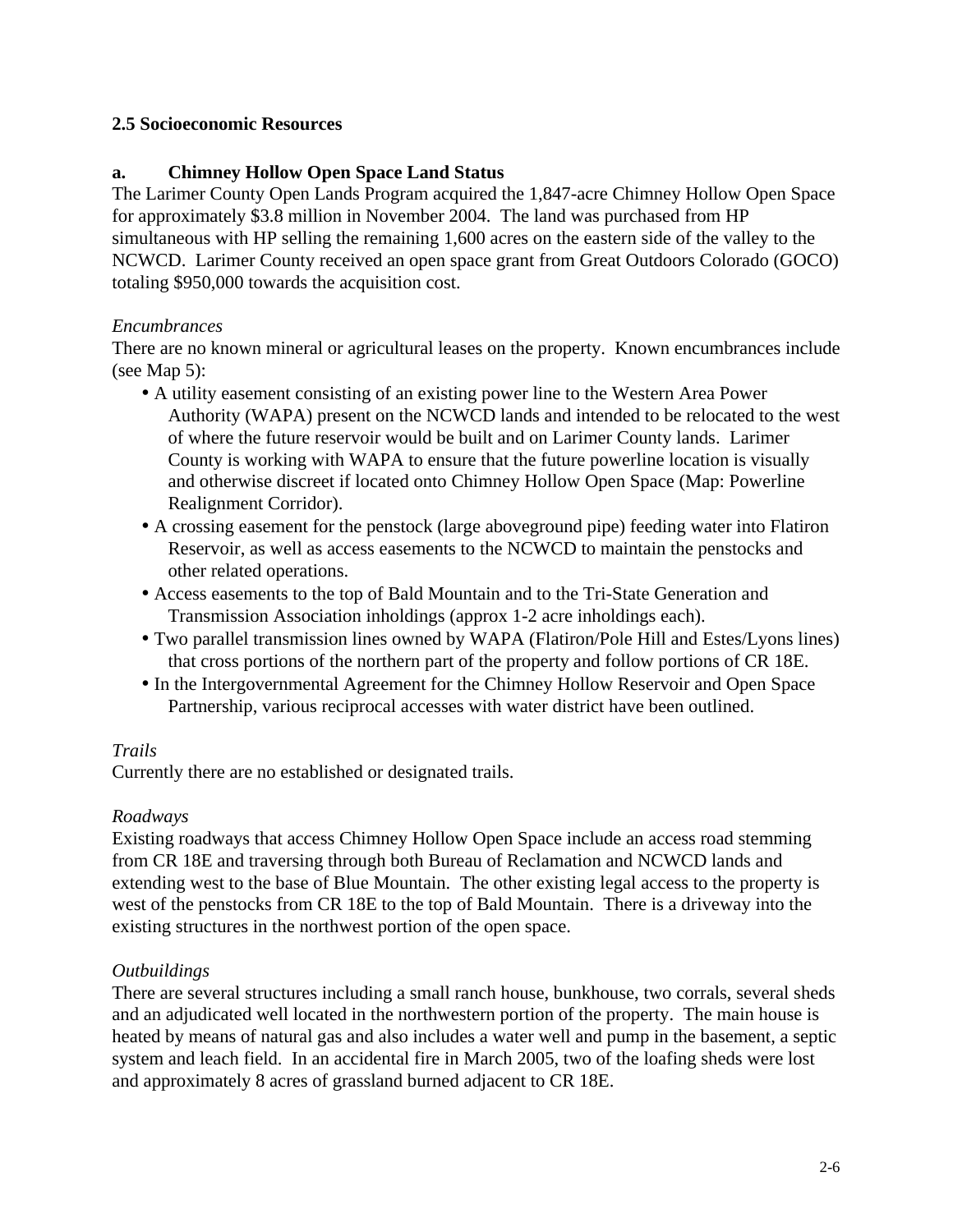### *Fences*

Existing fencelines on the south, west and north boundaries are in average condition, mostly barbed wire. There is no fencing along the eastern boundary separating the NCWCD and Larimer County lands.

### *Water and Mineral Rights*

**Water rights**. There are no water rights associated with Chimney Hollow Open Space. **Mineral rights**. Mineral rights are intact.

### *Environmental Assessment*

Based upon a Phase I Environmental Assessment of the property, there are no environmental hazards associated with Chimney Hollow Open Space (Weston Solutions Inc., 2003). However, there is a small dump near to the northwestern residence/ranch buildings that includes old lumber, water heaters, gates, bed springs, a furnace and other miscellaneous debris intended to be removed fall 2005.

### *Agriculture*

The previous landowner predominantly used the lands on Chimney Hollow Open Space for grazing cattle and horses. The Natural Resource Conservation Service (NRCS) conducted a site visit to the entire ranch which totaled 3,447 acres including Chimney Hollow Open Space in April 2002 to determine the range condition and capacity. The completed NRCS report is attached as Appendix D.

### **b. Adjacent Land Use**

Surrounding lands are a combination of public lands and private property, mainly consisting of large ranches and low to high density rural residential (Map 1).

The Open Lands Program has protected several properties in the Blue Mountain Project Area including the 4,100-acre Blue Mountain Bison Ranch Conservation Easement, the 240-acre Harper Conservation Easement and the 177-acre Ramsay-Shockey Open Space adjacent to Pinewood Reservoir. Larimer County also manages recreational lands surrounding Flatiron, Carter Lake and Pinewood Reservoirs for active recreation. Chimney Hollow Open Space is bordered on the north and southwest by 35-acre subdivisions, to the west by large private ranches and to the east by the NCWCD. To the southeast is State Land Board land that was previously leased by HP for grazing, however that lease expired end of January 2005. Long-term, the District plans to build a water storage reservoir on-site that would be comparable in size to Carter Lake. A high rimrock hogback separates the NCWCD lands from moderate density residential lands above the cliff line and beyond to Carter Lake and surrounding Bureau of Reclamation lands and reservoirs.

### **c. Access, Circulation and Traffic.**

County Road 18E provides access to Chimney Hollow Open Space. The unpaved access road can be used for maintenance and management purposes by Larimer County and for guided public tour access. Long-term access in partnership with the NCWCD will entail construction of a new road that will connect above the future dam facility and provide the main access to the open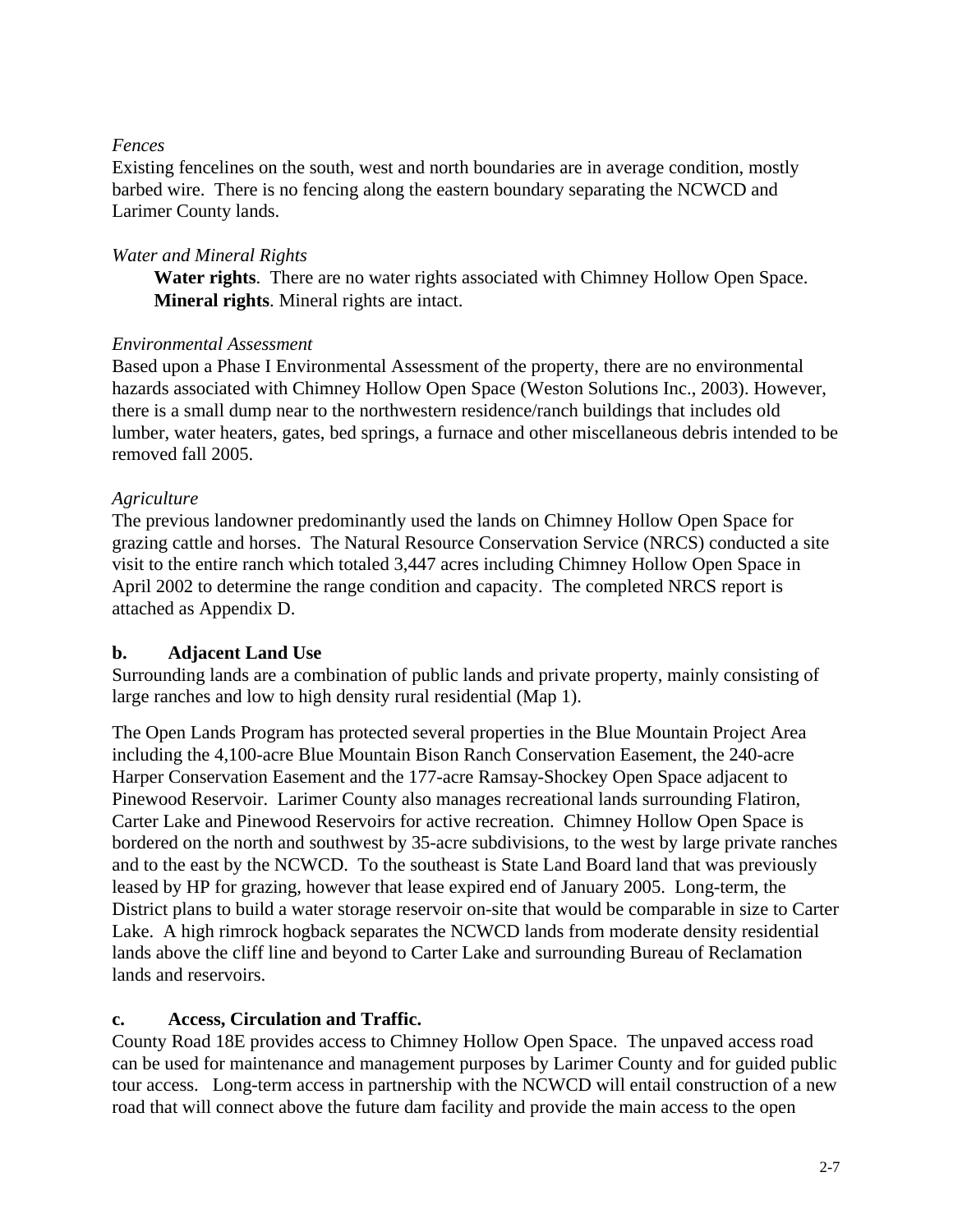space for maintenance, future public access and emergency access. Two other direct access points to the open space are off of CR 18E and were constructed by the NCWCD as access easements for maintenance of the penstocks.

### **d. Public Facilities, Utilities and Services**

Currently, in its undeveloped state, there are no public facilities or utilities available. Fire protection and public safety services are available however.

*Fire protection.* Fire protection is ultimately the responsibility of the Larimer County Sheriff's Department. The open space, however, is also served by the Loveland Rural Fire Protection District.

*Public safety*. Larimer County Parks and Open Lands Rangers are responsible for the education and enforcement of departmental regulations. Rangers assist the Sheriff's Department and other law enforcement agencies in responding to and preventing criminal activity at the open space. Rangers and staff may also be available to provide visitor assistance and emergency and medical needs. The Thompson Valley Ambulance Service responds to more serious medical emergencies, while rescue and searches are conducted by the Larimer County Search and Rescue team of the Sheriff's Department.

### **e. Recreational Use and Demand**

With increasing population along the Front Range, the demand for close, convenient recreational opportunities is also increasing. The current (2003) population of Larimer County is approximately 265,679, with 124,767 living in Fort Collins. With existing foothills, regional and local parks and open spaces experiencing heavy use, there is a need for additional trails and open spaces. Similarly, while there are other recreational areas nearby, the focus is on high intense recreation, whereas Chimney Hollow will emphasize less intense, non-motorized recreational use. Chimney Hollow Open Space is a key component of protecting an open space and trail corridor in the foothills.

### **f. Operations Budget and Funding**

Chimney Hollow Open Space operations and capital improvement projects will be funded through Help Preserve Open Space sales tax dollars. Based on a long-term management cost study conducted in 2000 by the Larimer County Open Lands Program, start up annual management costs for this area are projected to be \$40,634 (\$22/ac/yr) and after the first 2 years \$20,317 (\$11/ac/yr) prior to development of a trailhead and trail. Once a trail and trailhead are developed and open to the public, annual maintenance costs are projected to be \$401/ac/yr multiplied by the number of acres impacted by public access. Maintenance dollars will cover the cost of rangers and regulation enforcement, weed management, administration, fence repair, trash removal, education, trail maintenance, vegetation restoration, and other management needs.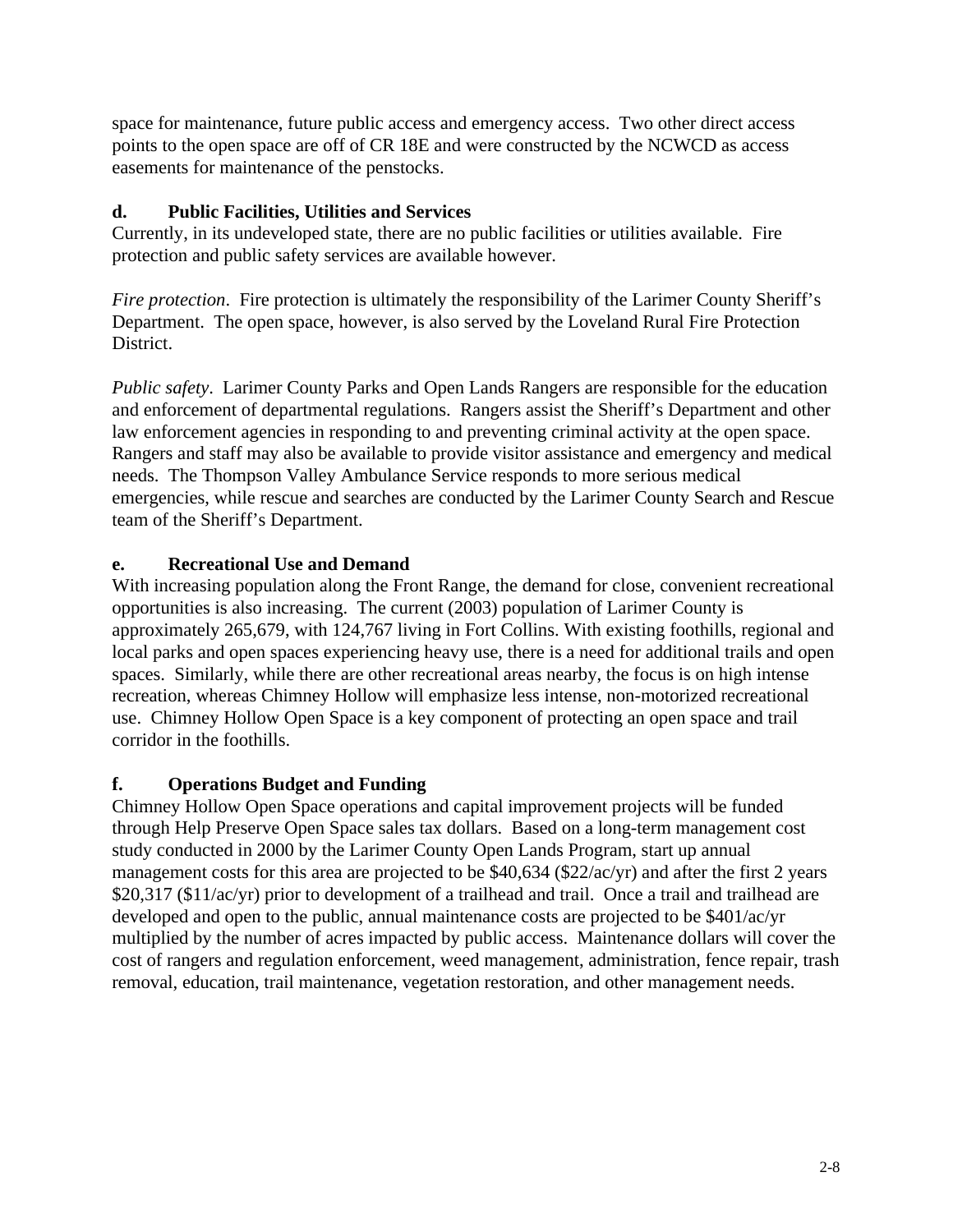# **3. OPPORTUNITIES, CONSTRAINTS, AND PLANNING ISSUES**

### **3.1 Overview**

During development of this stewardship plan, input was received from voluntary and informal Technical Advisory Group, the Open Lands Advisory Board and staff concerning opportunities, constraints, and planning issues in regards to the current existing conditions and short-term stewardship of Chimney Hollow Open Space **[In Process]**. These issues may be divided into three key components: 1) natural resources, 2) cultural resources, and 3) environmental education.

### **3.2 Natural Resource Opportunities, Constraints, and Planning Issues**

• *Protect, manage, and enhance natural resources including maintaining and promoting healthy ecosystems and their processes*.

### *Natural resource opportunities* include:

- Protecting Chimney Hollow Open Space from development pressure, which will preserve the integrity of this important landscape.
- Maintaining, restoring and enhancing the natural vegetation communities, including returning disturbed portions of the site to pre-homesteading conditions.
- Enhancing wildlife habitat, which will enable the continued use of the area by wildlife such as raptors, mountain lion, coyote, deer, fox, etc.

*Constraints and planning issues* associated with the natural resources of the property include the following:

- Noxious weed species have the potential to impair grassland and riparian area health.
- Removing debris from the property is important for safety and aesthetics and these areas should be revegetated with native species to prevent weed growth.
- Grazing management may conflict with future visitor management.
- Grazing management may be costly and require water and fence developments.
- Fire management may be of concern to adjacent landowners.
- Fencing may impact native wildlife if not done appropriately.

### **3.3 Cultural Resource Opportunities, Constraints and Planning Issues**

• *Protect and enhance the area's cultural resources and history.*

### *Cultural Resource opportunities* include: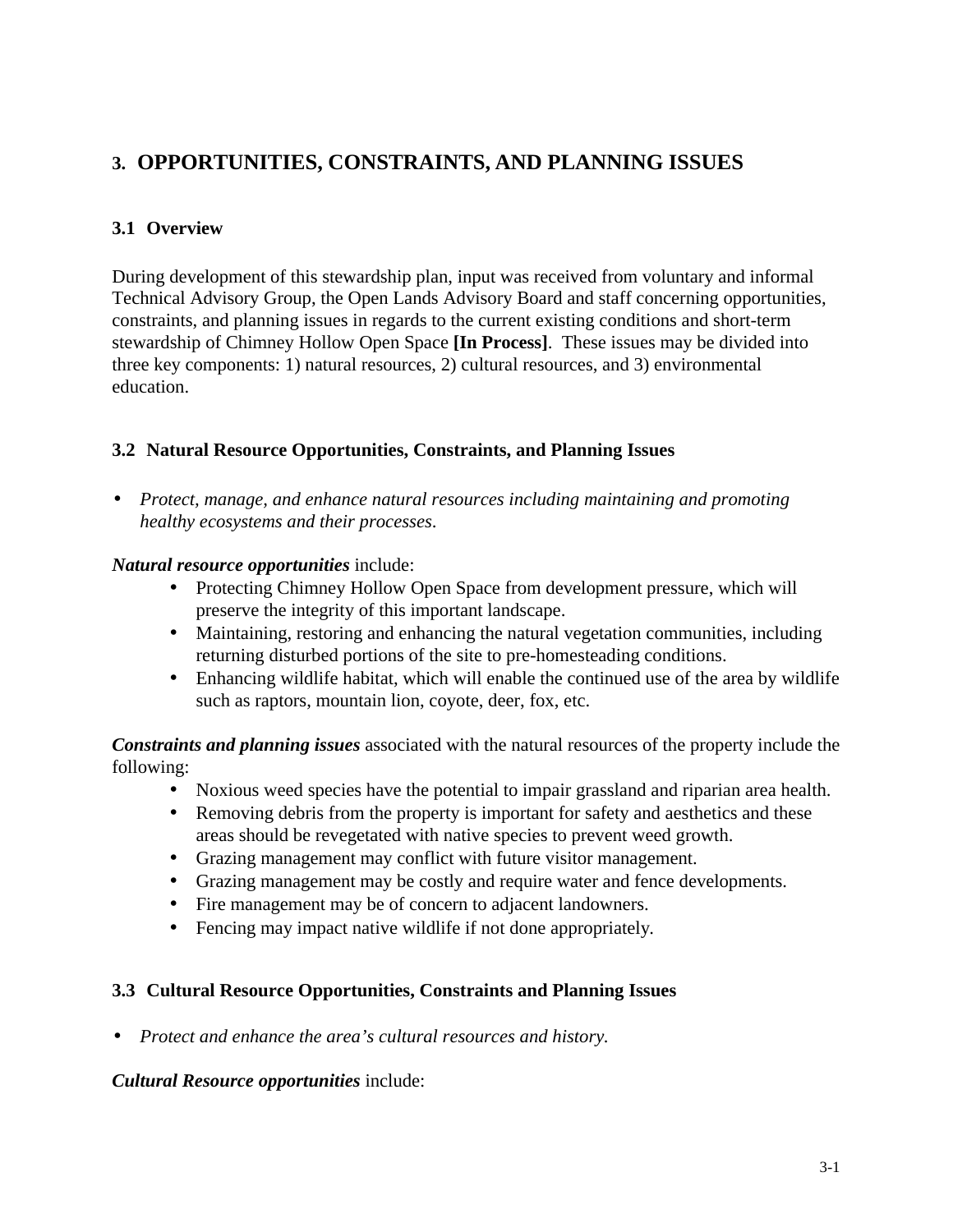• Protection of the historic Knudson Homestead remains for educational purposes and the intrinsic value of the history of this valley.

*Constraints and planning issues* regarding cultural resource management are:

- The Knudson Homestead is in ruins and further measures to preserve the remains would be costly.
- The house and outbuildings along CR 18E are a safety concern as well as an eyesore.
- Removal of the house and outbuildings along CR 18E may be costly.
- Work with the NCWCD on the relocation of the WAPA powerline to minimize impacts to both visual and cultural resource values.

### **3.4 Education Opportunities, Constraints and Planning Issues**

• *Provide and enhance educational opportunities regarding the area's natural and cultural history and visual resources and the importance of responsible land use and stewardship.*

### *Education opportunities* include:

- Guided public tours onto Chimney Hollow Open Space with staff and volunteer naturalists to allow interim access to this property and an opportunity to learn about existing resources and future management goals.
- Opportunity for assessment of public desires for this open space through information gathering during public tours.

### *Constraints and planning issues* regarding education are:

- Education on the importance of buffer lands for habitat and wildlife refuges may be important to garner public support to protect areas of the property that aren't anticipated to have general public access.
- Incorporating guided trips by staff and/or volunteer naturalists onto this open space will enhance and diversify the educational opportunities available in the Blue Mountain Conservation Area.
- Allowing guided public use may have the potential negative affect of attracting individuals to this open space outside of guided tours. Any unauthorized access by the public may impact adjacent landowners or on-site resources.
- Large groups visiting the site may overwhelm the capacity of the open space and result in resource impacts or reduce the quality of other visitors.
- Public access may increase weed prevalence.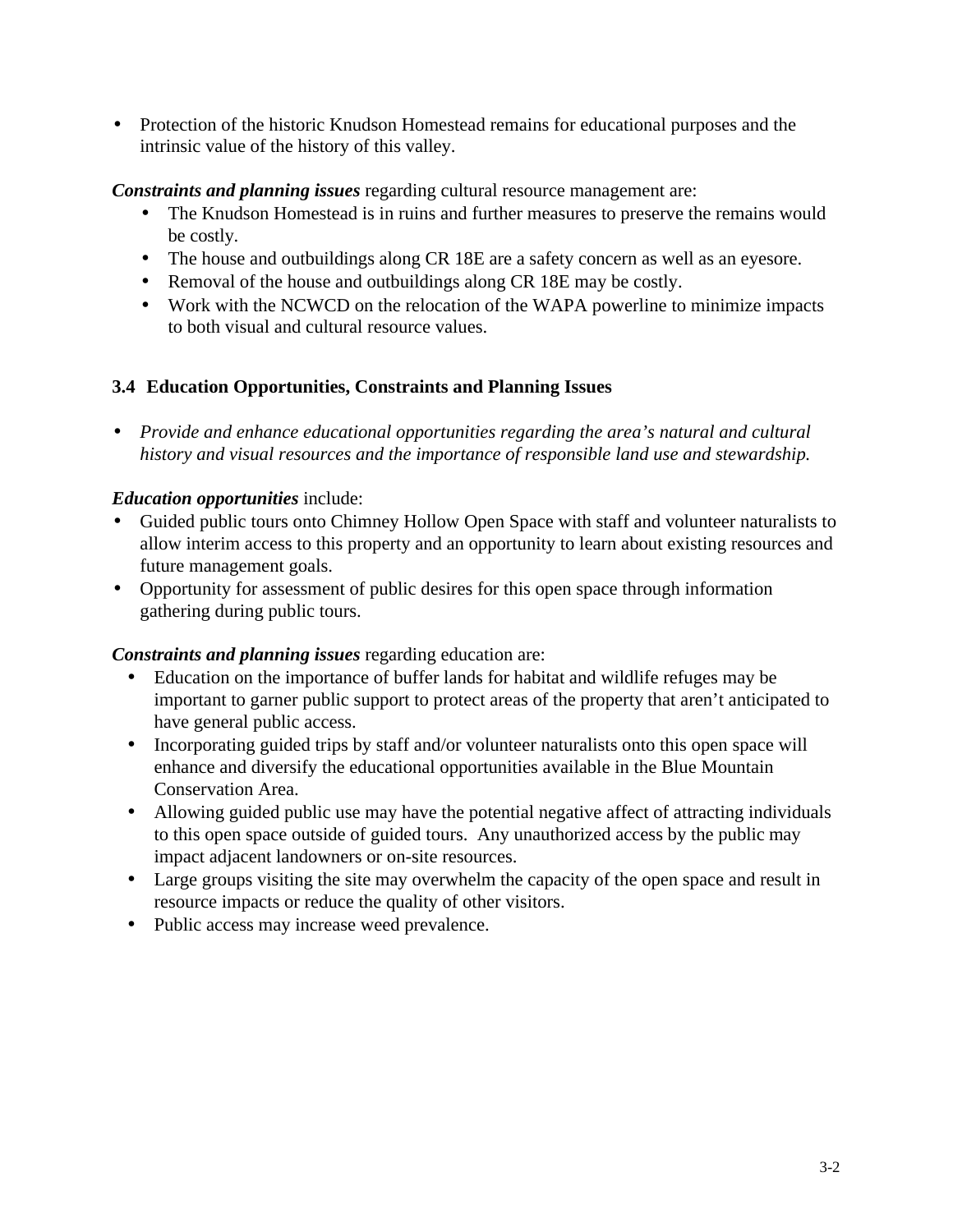# **4. STEWARDSHIP PLAN**

### **4.1 Overview**

To meet the purpose and objectives of the Chimney Hollow Open Space Stewardship Plan and to address the opportunities, constraints, and planning issues brought forth by the Technical Advisory Team, Open Lands Advisory Board, and staff, the plan is divided into three main components: 1) natural resource management; 2) cultural resource management; and, 3) education opportunities. These three components, while addressed separately, are interrelated and will likely impact and influence each other. A summary of implementation steps and recommended timing is presented.

### **Overall Vision**

The 2001 Open Lands Master Plan identifies the Blue Mountain Conservation Area as a priority for open space protection for its natural, visual, and open space values. Based on this Master Plan which was developed with extensive citizen planning efforts, the Board of County Commissioners, the Parks and Open Lands Department and the Open Lands Advisory Board agree that Chimney Hollow Open Space fits this goal.

The Larimer County Parks and Open Lands' vision for Chimney Hollow Open Space is to protect the native vegetation, natural rock outcrops, native wildlife, and cultural resources while in the long-term providing outdoor recreational opportunities. Future potential recreational opportunities would be based upon a management plan and are envisioned to include a trailhead and non-motorized access trails. The future Chimney Hollow Reservoir to be built by the Northern Colorado Water Conservancy District, will create additional recreation opportunities which will be managed by Larimer County Parks and Open Lands. Future trail designs will focus on minimizing impacts to sensitive wildlife, riparian areas and rare plant communities and leaving portions of the property undisturbed while enabling visitors to enjoy this magnificent area.

In the near-term, this stewardship plan outlines the vision for natural and cultural resources as well as educational opportunities. Educational programs including guided public tours and future on-site educational activities will allow visitors the opportunity to learn about the native flora and fauna, and cultural history of the area. Additionally, visitors will have the opportunity to learn how to protect this valuable natural resource area and how it fits into the greater context of the Blue Mountain Conservation Area.

### **4.2 Natural Resources Management**

Natural resources management addresses the health and dynamics of the plant and wildlife communities and the preservation of natural and geologic features and scenic vistas of the Chimney Hollow Open Space. For purposes of this plan, natural resources management is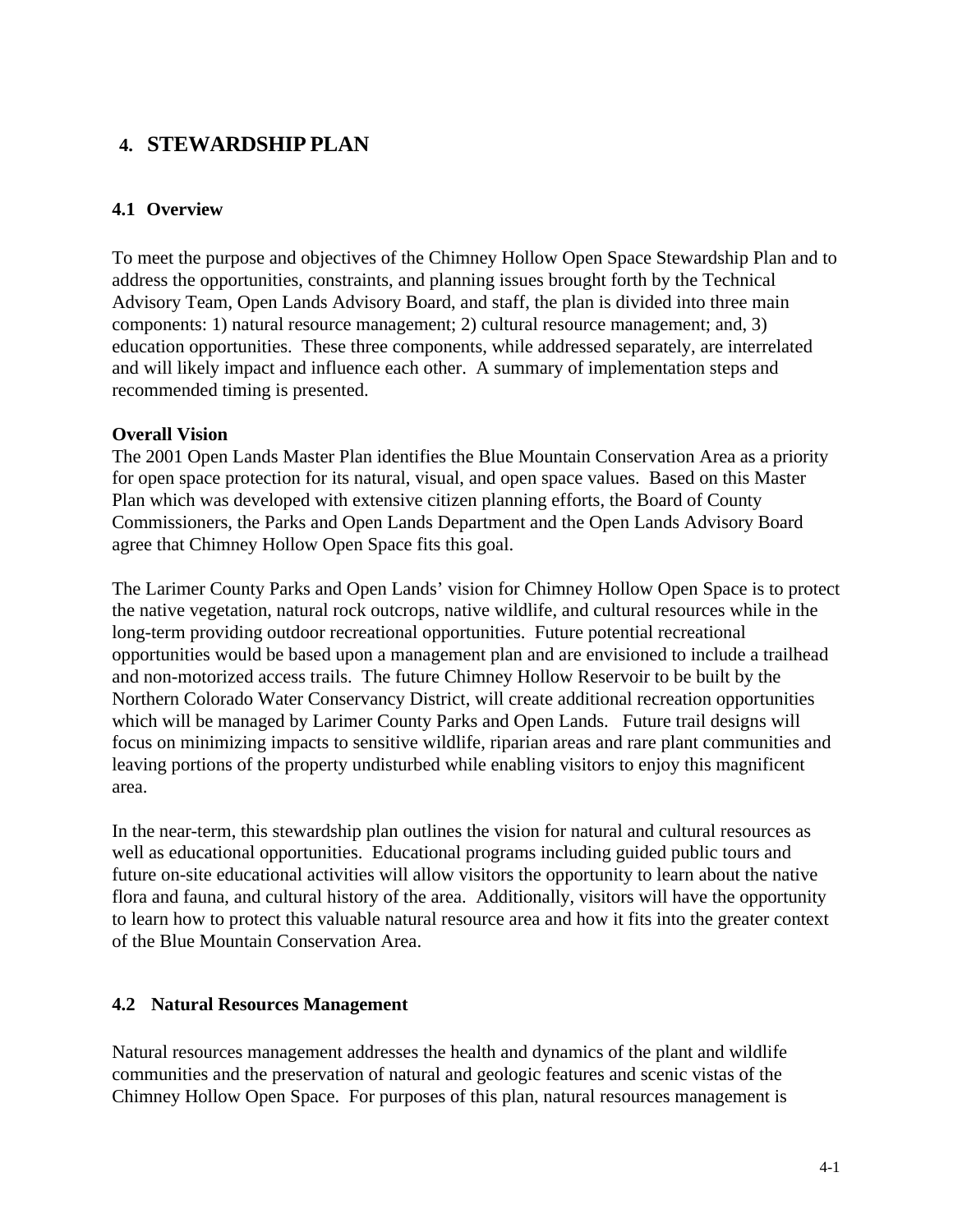grouped into three categories: a) grassland and shrubland health management; b) wildlife management; and c) forest health management.

### **a. Grassland and shrubland health management.**

Vegetation management at Chimney Hollow Open Space will focus on restoration of native species in degraded areas, maintaining native plant communities already in good condition and reducing non-native species. Portions of the property, along roads and in riparian areas have had greater use (traffic, grazing, etc) and become invaded by non-native species over time. The property has been actively grazed historically and feasibility for continuation of grazing practices should be investigated.

The management of non-native plant species is closely intertwined with maintaining native plant health and is addressed in depth in the Integrated Pest Management Plan for the Larimer County Open Lands Program (Larimer County 1999).

### *Implementation Steps:*

- Map existing degraded areas within existing vegetation types (grassland, shrubland and forested habitats).
- Inventory non-native vegetation and incorporate Chimney Hollow Open Space into the Larimer County Parks and Open Lands Integrated Pest Management Plan.
- Implement the Pest Management Plan.
- Revegetate degraded areas such as where cattle have trampled and in areas following removal of trash piles with native species.
- Assess the potential for livestock grazing management on the property (particularly appropriate stocking rates, intensity, duration and timing of grazing, potential lessees, water availability, and fencing) or the potential for native grazers to meet grazing management goals due to the high presence of elk and mule deer populations on site.
- Incorporate information on revegetation and weed management efforts as part of educational programs.

### **b. Wildlife management.**

Chimney Hollow Open Space supports a variety of wildlife including numerous bird, raptor, and mammal species. Classified by the Colorado Division of Wildlife as elk severe winter range and a winter concentration area for elk, mule deer and turkey, all three of these species can be found on the open space. To help control disease with elk, deer or other wildlife on the property, Larimer County reserves the capability to allow game management through hunting or culling on a limited basis in conjunction with the Division of Wildlife. It is possible that with development of the future reservoir, these large numbers of deer and elk will be displaced in larger abundance on the open space. If this occurs, these large populations of elk and deer browsing and grazing on-site may meet grazing management goals once the reservoir is built.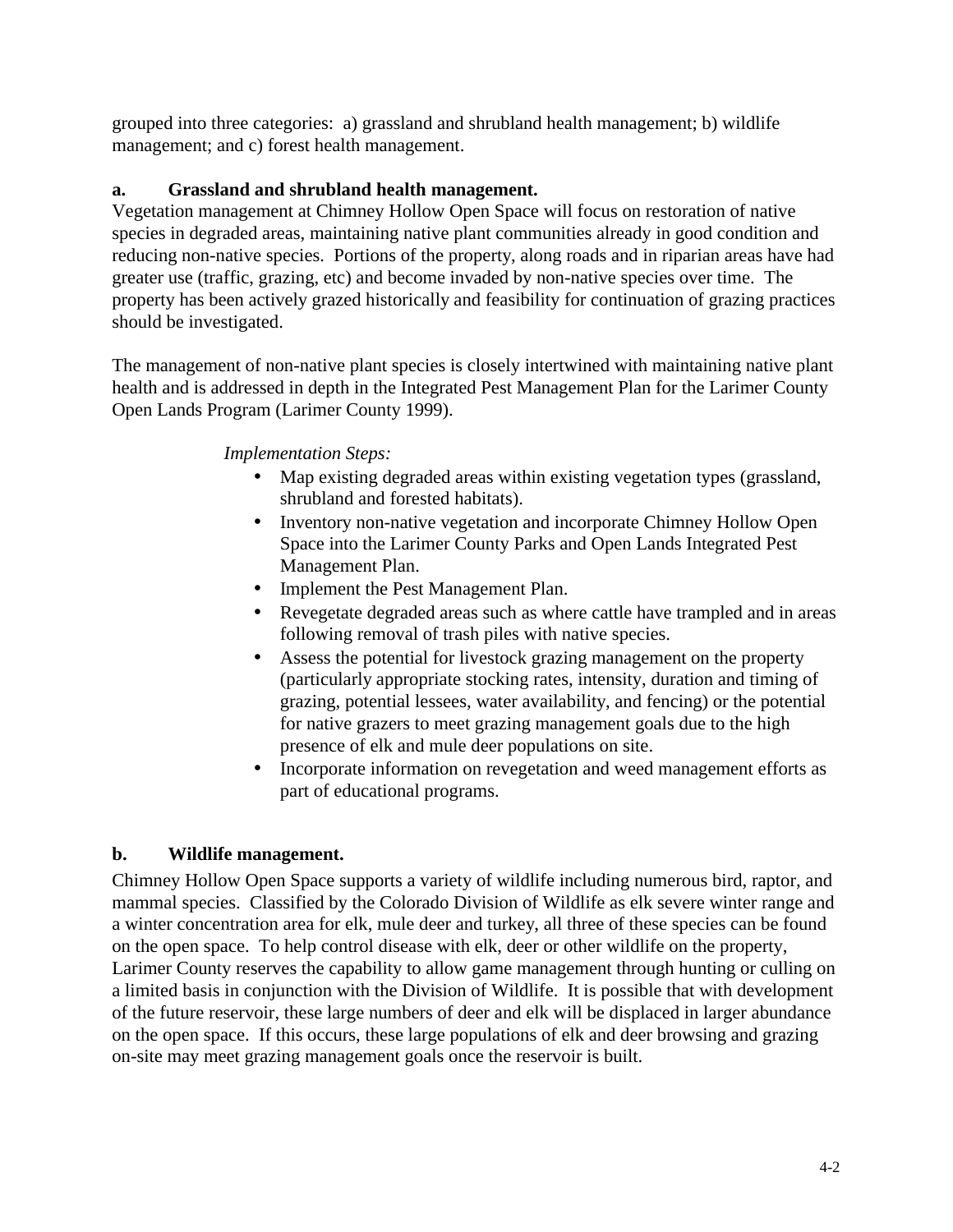As the habitat on the property is in good condition currently, minimal improvements to this property are necessary. Forest management activities can incorporate habitat improvements by leaving snags or stack slash for small mammal cover. Annual monitoring of the springs and water in the bermed ponds would be important to ensure water availability for wildlife. Some revegetation and weed management or hard surfacing with rock around these ponds would be beneficial to help prevent weed regrowth.

### *Implementation steps:*

- Ensure forest management projects incorporate leaving ponderosa snags as wildlife habitat or piling cuttings for small mammal cover.
- Coordinate with U.S. Fish and Wildlife Service (USFWS) on threatened and endangered species issues. Complete USFWS follow up Preble's meadow jumping mouse trapping or extension requests as needed for any future development activities including trails that would occur within potential Preble's habitat (i.e. primarily riparian areas).
- Maintain an updated presence/absence list of species that use the property, specifically occurrences of sensitive or declining species (both plants and wildlife), to allow for an update in management strategy as new information is found.
- Develop a means to monitor grazing/browsing impacts of elk and deer on the open space to determine if grazing management goals are being met with native browsers alone both pre and post reservoir.

### **c. Forest Health Management**

Forest health management will be important for addressing the multi-purpose goals of wildlife habitat improvement, fire hazard reduction, and overall forest health. The closed ponderosa woodland areas on the property show signs of overcrowding – pole trees, reduced ground cover and deformed growth patterns. The open ponderosa woodlands are in better condition overall, however trees are encroaching into the meadow areas and should be assessed for management actions that would keep the open meadows within these savannah areas.

### *Implementation steps:*

- Contract with the Colorado State Forest Service or other agency to develop a forest health management plan and implementation phasing.
- Implement the Forest Health Management Plan over a phased period.

### **4.3 Cultural Resource Management**

There is a rich cultural history at Chimney Hollow Open Space. Incursions by native peoples, homesteading, current day cattle ranching, and residential development all mark a significant cultural history in this area. There are several known cultural features of interest at Chimney Hollow Open Space including the remains of the Knudson Homestead, some rock walls in several drainages, and the standing house and outbuildings along CR 18E. The Knudson Homestead and the rock walls have some historic value and represent some of the cultural past of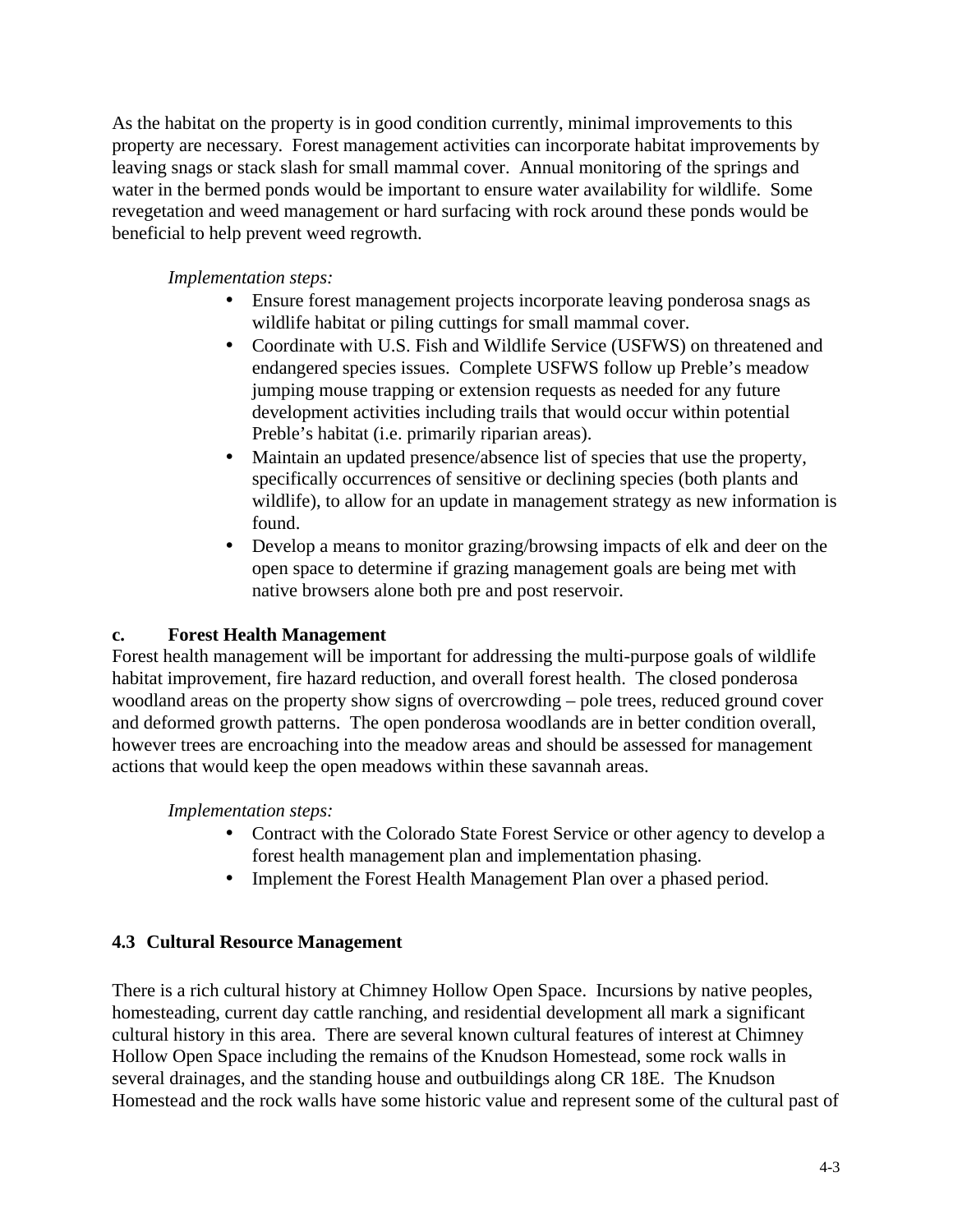this area. The house along CR 18E is in poor condition and poses more of a liability and cost than resource value.

*Implementation step:*

- Have the property reviewed by the State Historic Preservation Office for any registered historic sites.
- Incorporate cultural history of the site into educational information and/or programs.
- Determine if any historical items of value exist among the remains of the Knudson homestead and determine a use or location for them to be stored.
- Remove all farm dumps and associated debris that have no historical value from the property.
- Remove or demolish the house and outbuildings along CR 18E. Investigate area police/fire departments removing house as a practice site.

# **4.4 Environmental Education Opportunities**

Educational opportunities at Chimney Hollow Open Space (until future general public access) include staff and volunteer naturalist guided public tours of the site with a focus on education and interpretation of the natural, cultural and open space resources. In partnership with NCWCD and their adjacent land ownership, these tours will also highlight the future reservoir and recreational opportunities.

To minimize concerns related to unauthorized visits resulting from visitors viewing the site via field trips, participants will be educated regarding reasons for the property not currently being open to general public access. Additionally, the property may be used for appropriate research, resource monitoring, and/or as an outdoor laboratory/classroom by the university and local schools.

*Implementation steps:*

- Set up guided public tours to the open space.
- Develop educational materials that would be available for use by volunteer naturalists leading guided public tours and that could be used for future educational information when open to the public.
- Encourage appropriate research, educational studies, long-term monitoring projects and use of the property as an outdoor classroom by the university, local schools or other appropriate groups.

# **4.5 Land Acquisitions**

Protection of lands adjacent to Chimney Hollow Open Space is desirable in order to buffer the open space from becoming an island surrounded by development. Various tools that may be used in land protection would include fee-simple acquisition, conservation easements, or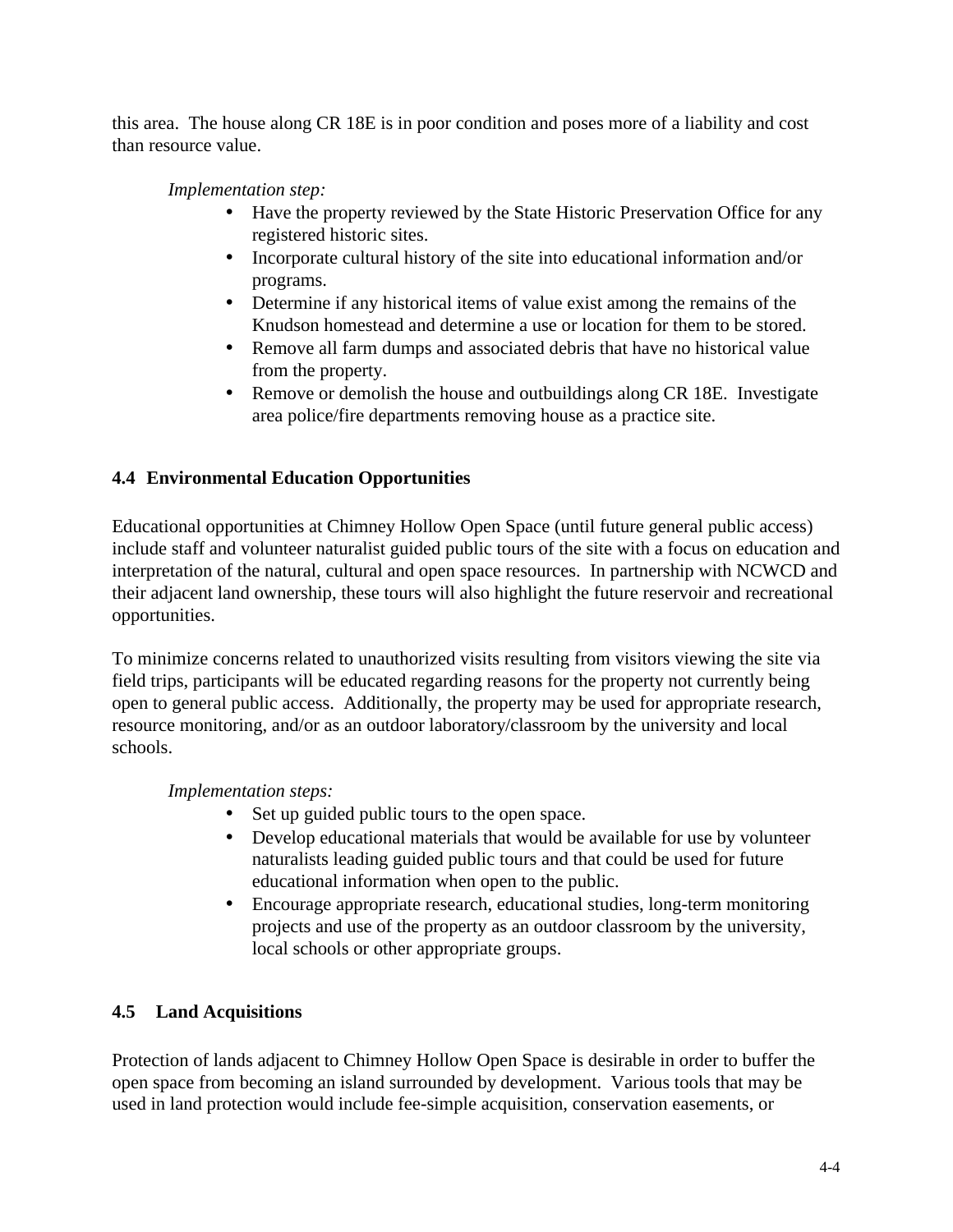working with other agencies such as the State Land Board for placement of those lands in the Conservation Trust Program. Any lands added to the Open Space will be on a willing seller basis and fall under the guidelines of this Resource Stewardship Plan. In addition, acquisition of adjacent lands or trail easements and connections could be important in the future for connecting larger trail systems.

### *Implementation steps:*

- Continue to work with adjacent property owners to protect additional lands as appropriate to buffer Chimney Hollow Open Space.
- Continue to discuss with other agencies the possibility for connection of trails in a larger framework of regional trails in this area.

### **4.6 Summary of Implementation Steps and Phasing**

A tabular summary of implementation steps and proposed timelines are provided below. These steps will be prioritized and implemented in a timely manner.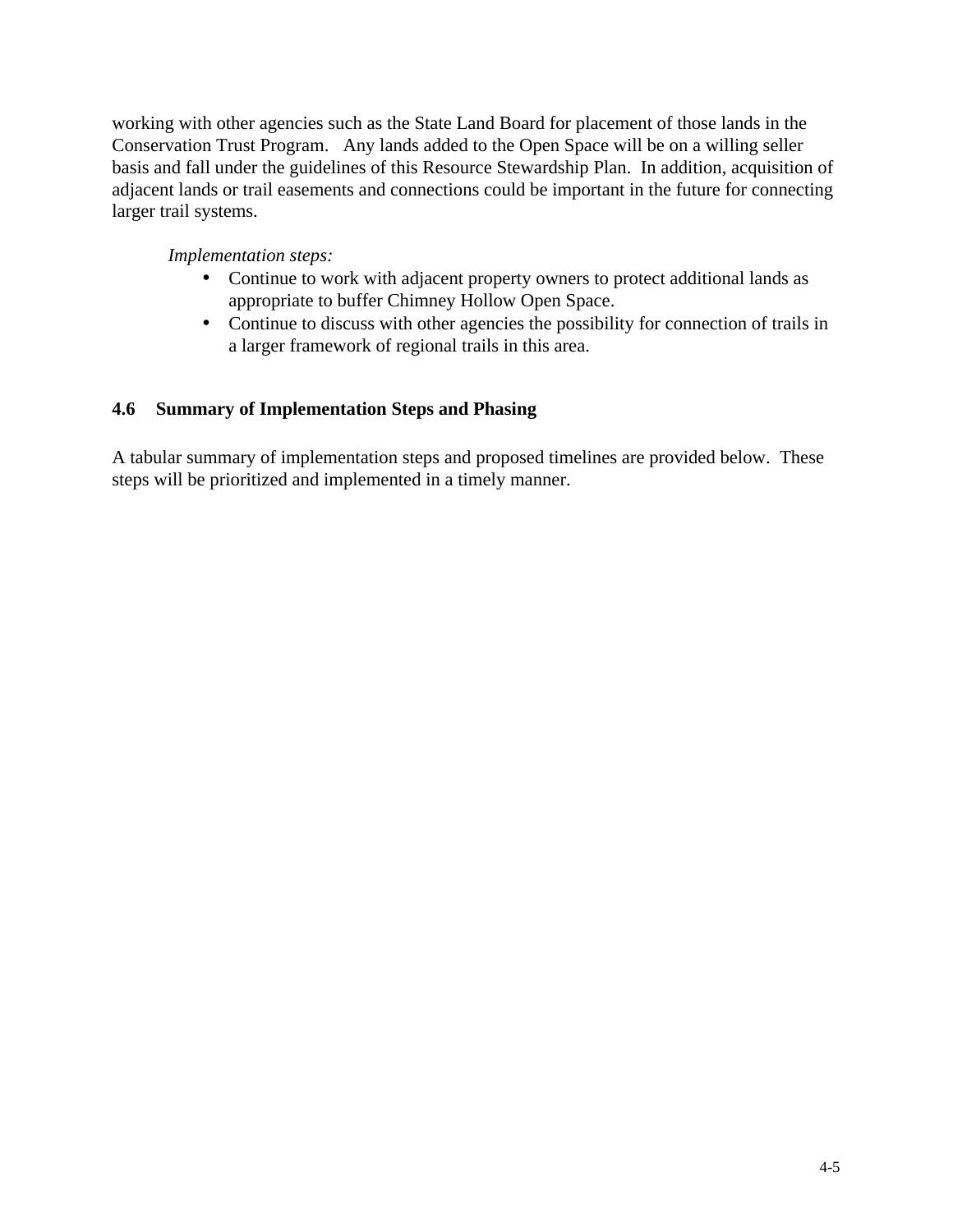### **Summary of Implementation steps for Chimney Hollow Open Space**

| <b>Chimney Hollow Open Space Implementation Steps</b>                    | <b>Cost Estimate</b> | 2005        | 2006   | 2006 and<br>bevond | Responsible program* |
|--------------------------------------------------------------------------|----------------------|-------------|--------|--------------------|----------------------|
| <b>Grassland and shrubland health</b>                                    |                      |             |        |                    |                      |
| Assess potential for grazing management                                  | Minimal              |             | Spring | Biannual           | Open Land Program    |
| Integrate into existing IPM Plan                                         | <b>Staff Person</b>  | Summer      |        |                    | Weed Program         |
| <b>Implement IPM Plan</b>                                                |                      |             |        | Continual          | Weed Program         |
| Revegetate disturbed areas with native seed mix                          |                      | Fall        |        |                    | Open Lands Program   |
| Wildlife management                                                      |                      |             |        |                    |                      |
| Ensure forest management activities incorporate<br>habitat improvements. |                      |             |        |                    | Open Lands Program   |
| Complete any USFWS Preble's requirements.                                | \$3000 trapping      |             |        |                    | Open Lands Program   |
| Maintain species list                                                    |                      |             |        | As Needed          | Open Lands Program   |
| <b>Forest Health Management</b>                                          |                      |             |        |                    |                      |
| Contract with CSFS to complete a forest mgmt plan                        | \$3500               |             |        |                    | Open Lands Program   |
| Implement forest management plan                                         |                      |             |        | As phased          | Open Lands Program   |
| <b>Education opportunities</b>                                           |                      |             |        |                    |                      |
| Offer guided public tours.                                               | Minimal              | Summer/Fall |        |                    | Open Lands Program   |
| Develop educational materials for tours and future use.                  | Minimal              | Summer/Fall |        | Continual          | Open Lands Program   |
| Encourage appropriate research/educational activities.                   | Minimal              |             |        | Continual          | Open Lands Program   |
| <b>Cultural resource management</b>                                      |                      |             |        |                    |                      |
| Have property reviewed by SHPO                                           | Minimal              | Summer      |        |                    | Open Lands Program   |
| Incorporate cultural history into educational materials                  | Volunteer            |             | Summer |                    | Open Lands Program   |
| Determine if any historical items exist at Knudson                       | Minimal              | Summer      |        |                    | Open Lands Program   |
| Homestead                                                                |                      |             |        |                    |                      |
| Remove all farm dumps and associated debris                              | \$4000               | Summer      |        |                    | Open Lands Program   |
| Remove or demolish house along CR 18E                                    |                      | Winter      |        |                    | Open Lands Program   |
| <b>Land acquisitions</b>                                                 |                      |             |        |                    |                      |
| Explore land acquisition and trail connections                           | Continual            |             |        | Continual          | Open Lands Program   |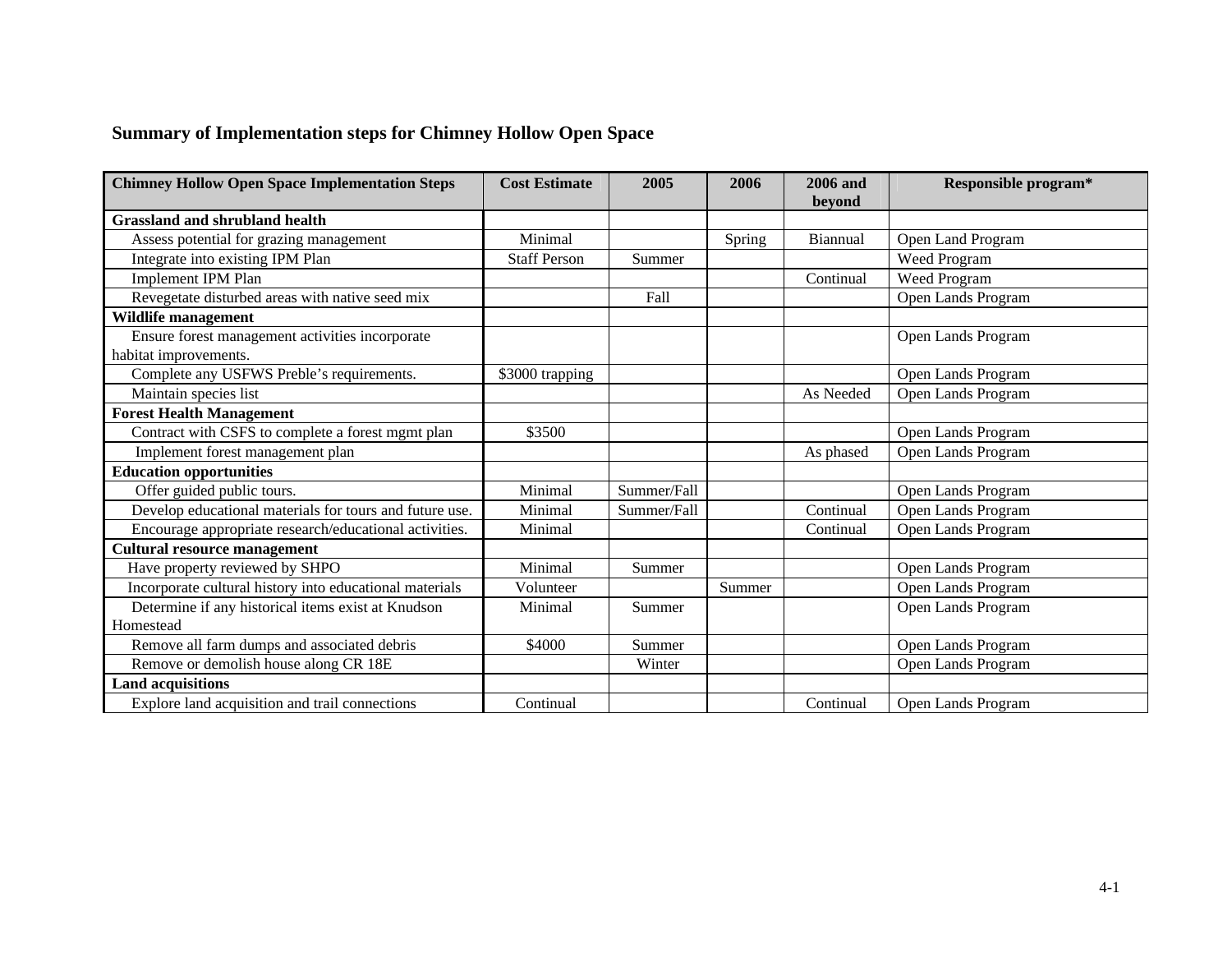# **5. APPENDIX A: Species Lists**

| Common name                | Scientific name              |
|----------------------------|------------------------------|
| Mule deer                  | <i>(Odocoileus hemionus)</i> |
| Mountain lion              | (Felis concolor)             |
| Coyote                     | (Canis latrans)              |
| Elk                        | (Cervus canadensis)          |
| Least chipmunk             | (Eutamias minimus)           |
| Uinta chipmunk             | (Eutamias umbrinus)          |
| Rock squirrel              | (Citellus variegatus)        |
| Golden-mantled squirrel    | (Citellus lateralis)         |
| Hispid pocket mouse        | (Perognathus hispidus)       |
| Deer mouse                 | (Peromyscus maniculatus)     |
| Rock mouse                 | (Peromyscus difficilis)      |
| Mexican woodrat            | (Neotoma mexicana)           |
| Prairie vole               | (Microtus ochrogaster)       |
| Porcupine                  | (Erethizon dorsatum)         |
| Red fox                    | (Vulpes vulpes)              |
| Raccoon                    | (Procyon lotor)              |
| Striped skunk              | (Mephitis mephitis)          |
| Mountain cottontail rabbit | (Sylvilagus nuttalli)        |

# **Table 1: Common mammal species at the Chimney Hollow Open Space**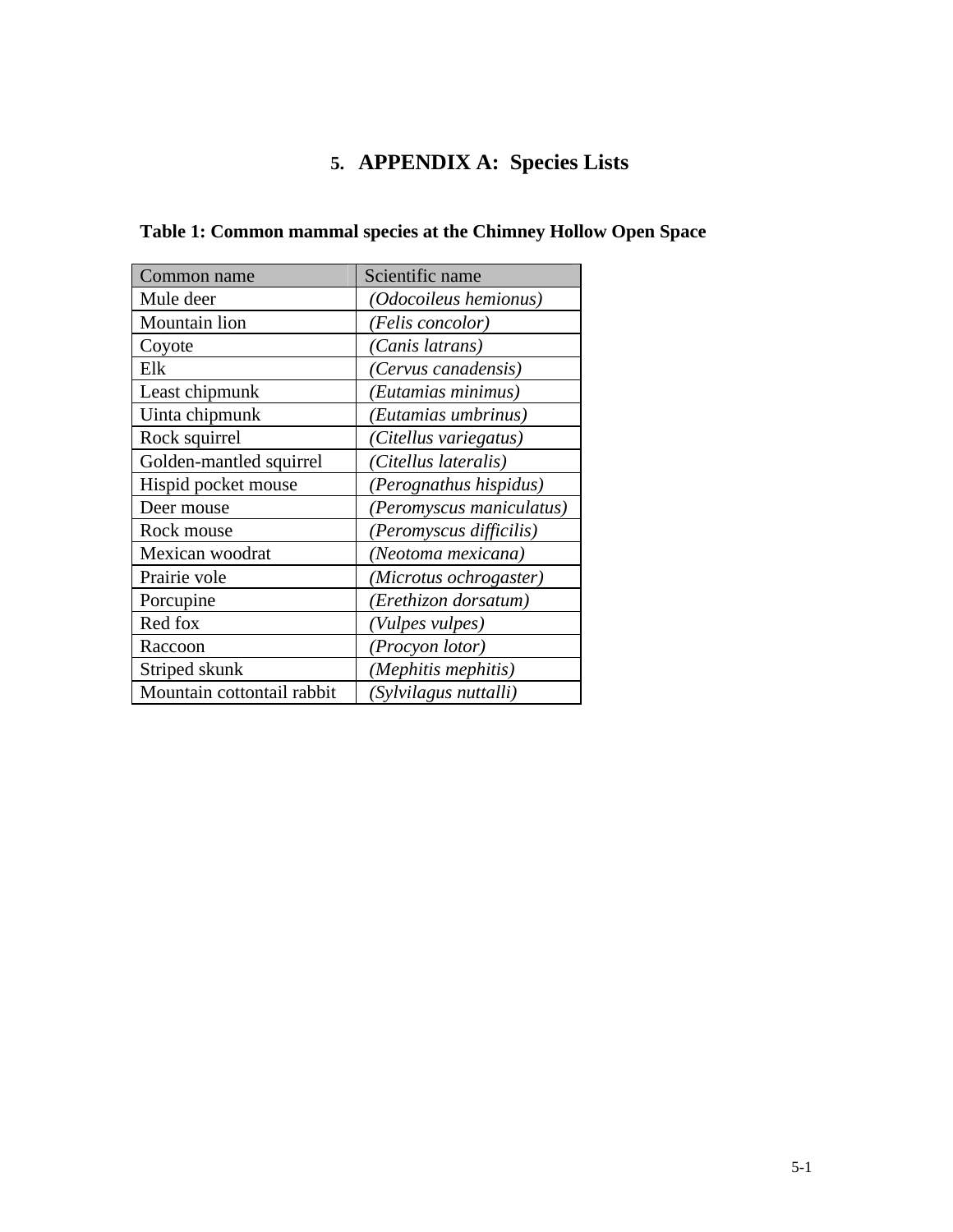| <b>Grasses</b>              |                             |  |  |
|-----------------------------|-----------------------------|--|--|
| Slim-stemmed Witchgrass     | Dichanthelium linearifolium |  |  |
| Needle-and-Thread           | Stipa comata                |  |  |
| <b>Green Needlegrass</b>    | Stipa viridula              |  |  |
| <b>Blue Grama</b>           | Bouteloua gracilis          |  |  |
| <b>Buffalo Grass</b>        | <b>Buchloe</b> dactyloides  |  |  |
| <b>Little Bluestem</b>      | Schizachyrium scoparium     |  |  |
| Spike Fescue                | Leucopoa kingii             |  |  |
| Side-oats Grama             | Bouteloua curtipendula      |  |  |
| <b>Indian Ricegrass</b>     | Oryzopsis hymenoides        |  |  |
| Purple Three-awn            | Aristida purpurea           |  |  |
| <b>Bluebunch Wheatgrass</b> | Pseudoroegneria spicata     |  |  |
| Bottlebrush Squirreltail    | Sitanion longifolium        |  |  |
| Wild Rye                    | Elymus elymoides            |  |  |
| Thickspike Wheatgrass       | Elymus macrourus            |  |  |
| Junegrass                   | Koeleria macrantha          |  |  |
| <b>Western Wheatgrass</b>   | Agropyron smithii           |  |  |
| <b>Kentucky Bluegrass</b>   | Poa pratensis               |  |  |
| <b>Big Bluestem</b>         | Andropogon gerardii         |  |  |
| <b>Shrubs</b>               |                             |  |  |
| Mountain Mahogany           | Cercocapus montanus         |  |  |
| Skunkbush                   | Rhus trilobata              |  |  |
| Hawthorn                    | Crataegus macranthra        |  |  |
| Wax Currant                 | Ribes cereum                |  |  |
| Rabbitbush                  | Crysothamnus nauseosus      |  |  |
| Wild Plum                   | Prunus americana            |  |  |
| Antelope Bitterbrush        | Purshia tridentata          |  |  |
| Sandbar Willow              | Salix exigua                |  |  |
| Ninebark                    | Physocarpus monogymus       |  |  |
| Chokecherry                 | Prunus virginiana           |  |  |
| Snowberry                   | Symphoricarpos oreophilus   |  |  |
| <b>Broom Snakeweed</b>      | Gutierrezia sarothrae       |  |  |
| <b>Trees</b>                |                             |  |  |
| Ponderosa Pine              | Pinus ponderosa             |  |  |
| <b>Peachleaf Willow</b>     | Salix amygdaloides          |  |  |
| Douglas Fir                 | Pseudotsuga menziesii       |  |  |
| Common Juniper              | Juniperus communis          |  |  |
| Narrowleaf Cottonwood       | Populus angustifolia        |  |  |
| Rocky Mountain Juniper      | Juniperus scopulorum        |  |  |
| <b>Plains Cottonwood</b>    | Populus deltoids            |  |  |
| <b>Succulents</b>           |                             |  |  |
| <b>Prickly Pear Cactus</b>  | Opuntia maccorhiza          |  |  |

**Table 2: Plant species identified at Chimney Hollow Open Space**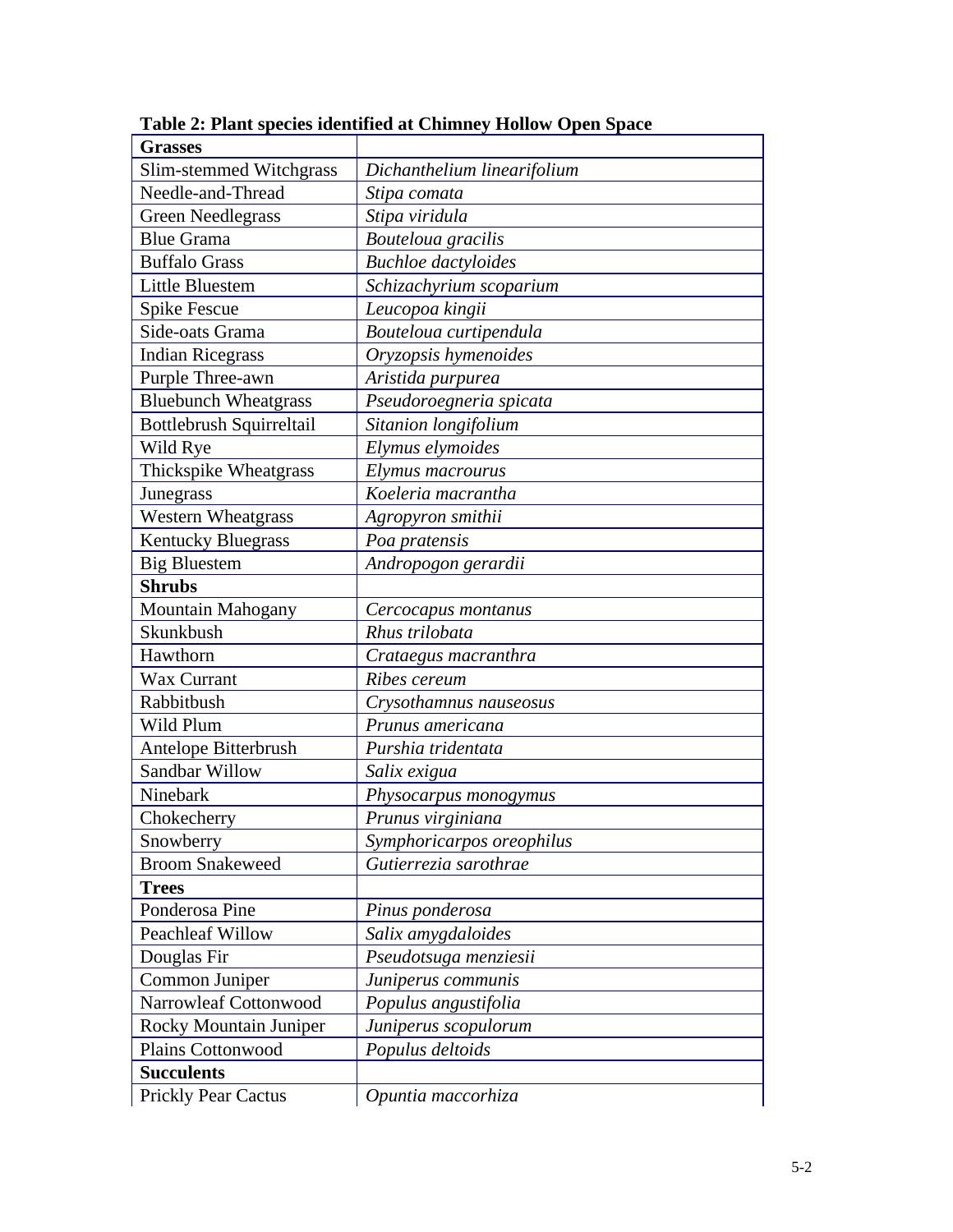| <b>Nipple Cactus</b>   | Coryphantha missouriensis |  |  |
|------------------------|---------------------------|--|--|
| Cactus sp.             | Opuntia polyacantha       |  |  |
| <b>Forbs</b>           |                           |  |  |
| Violet                 | Viola purpurea            |  |  |
| Violet                 | Viola nuttalli            |  |  |
| Salsify                | Tragopogon dubius         |  |  |
| <b>Fringed Sage</b>    | Artemisia frigida         |  |  |
| Yucca                  | Yucca glauca              |  |  |
| Gayfeather             | Liatrus punctata          |  |  |
| Sunflower spp.         | Helianathus spp.          |  |  |
| <b>Sulphur Flower</b>  | Eriogonum umbellatum      |  |  |
| <b>Buckwheat</b>       | Eriogonum effusum         |  |  |
| Coneflower             | Ratibida conlumnifera     |  |  |
| <b>Pine Dropseed</b>   | Sporobolus asper          |  |  |
| <b>Field Horsetail</b> | Equisetum arvense         |  |  |
| Thistle                | Cirsium canescens         |  |  |
| <b>Field Mint</b>      | Mentha arvensis           |  |  |
| Globemallow            | Sphaeralcea coccinea      |  |  |
| Prairie Sage           | Artemesia ludoviciana     |  |  |
| Scurfpea               | Psoralea tenuiflora       |  |  |
| Nailwort               | Paronychia jamesii        |  |  |
| Drummond Milkvetch     | Astragalus drummondii     |  |  |
| Sand Lily              | Leucocrinum montanum      |  |  |
| Wild Blue Flax         | Adenolinum lewisii        |  |  |
| Wild Onion             | Allium textile            |  |  |
| Western Wallflower     | Erysimum asperum          |  |  |
| Wax Flower             | Jamesia americana         |  |  |
| <b>Blue Mustard</b>    | Brassica elongata         |  |  |
| <b>Woods Rose</b>      | Rosa woodsii              |  |  |
| Alyssum                | Alyssum parviflorum       |  |  |
| <b>False Dandelion</b> | Nothocalais undulata      |  |  |
| Golden Smoke           | Corydalis aurea           |  |  |
| Mouse Ear              | Cerastium strictum        |  |  |
| Groundsel              | Senecio fendleri          |  |  |
| Wild Geranium          | Geranium caespitosum      |  |  |
| Puccoon                | Lithospermum incisum      |  |  |
| Western Wallflower     | Erysimum asperum          |  |  |
| Poison Ivy             | Toxicodendron rydbergii   |  |  |
| Alumroot               | Heuchera parviflora       |  |  |
| Death Camas            | Toxicoscordion venenosum  |  |  |
| Prickly Poppy          | Argemone sp.              |  |  |
| Pussytoes              | Antennaria rosea          |  |  |
| Yarrow                 | Achillea lanulosa         |  |  |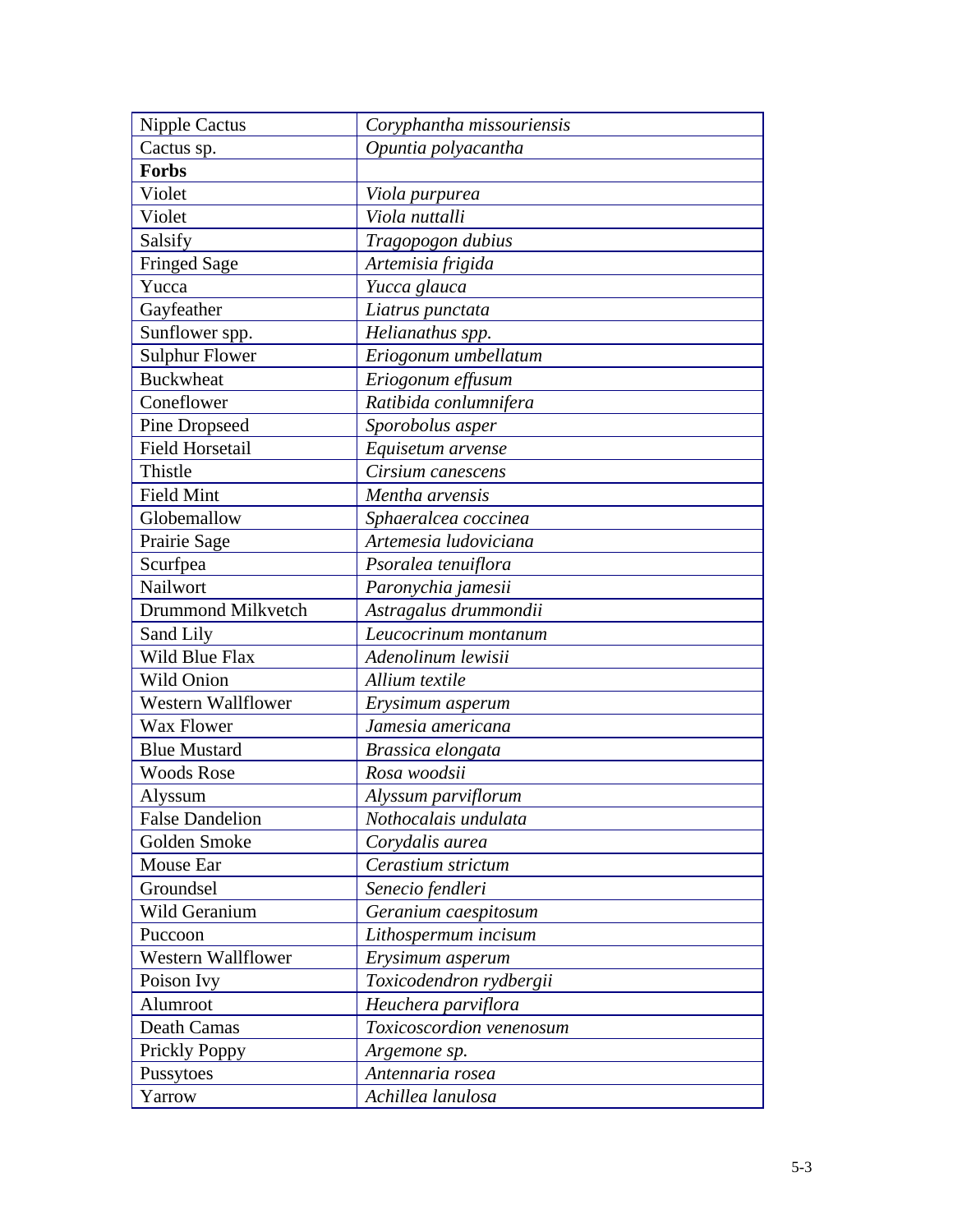| <b>Non-natives</b>        |                                      |
|---------------------------|--------------------------------------|
| <b>Dalmation Toadflax</b> | Linaria gennistifolia ssp. dalmatica |
| Musk Thistle              | Carduus nutans                       |
| Canada Thistle            | Cirsium arvense                      |
| Mullein                   | Verbascum thapsus                    |
| Dandelion                 | Taraxacum officinale                 |
| Ragweed                   | Ambrosia trifida                     |
| <b>Redstem Filaree</b>    | Erodium cicutarium                   |
| Gumweed                   | Grindelia squarrosa                  |
| <b>Bindweed</b>           | Fallopia convolvulus                 |
| <b>Crested Wheatgrass</b> | Agropyron cristatum                  |
| Cheatgrass                | <b>Bromus</b> tectorum               |
| Smooth Brome              | <b>Bromus</b> inermis                |
| Japanese Brome            | <b>Bromus</b> japonicus              |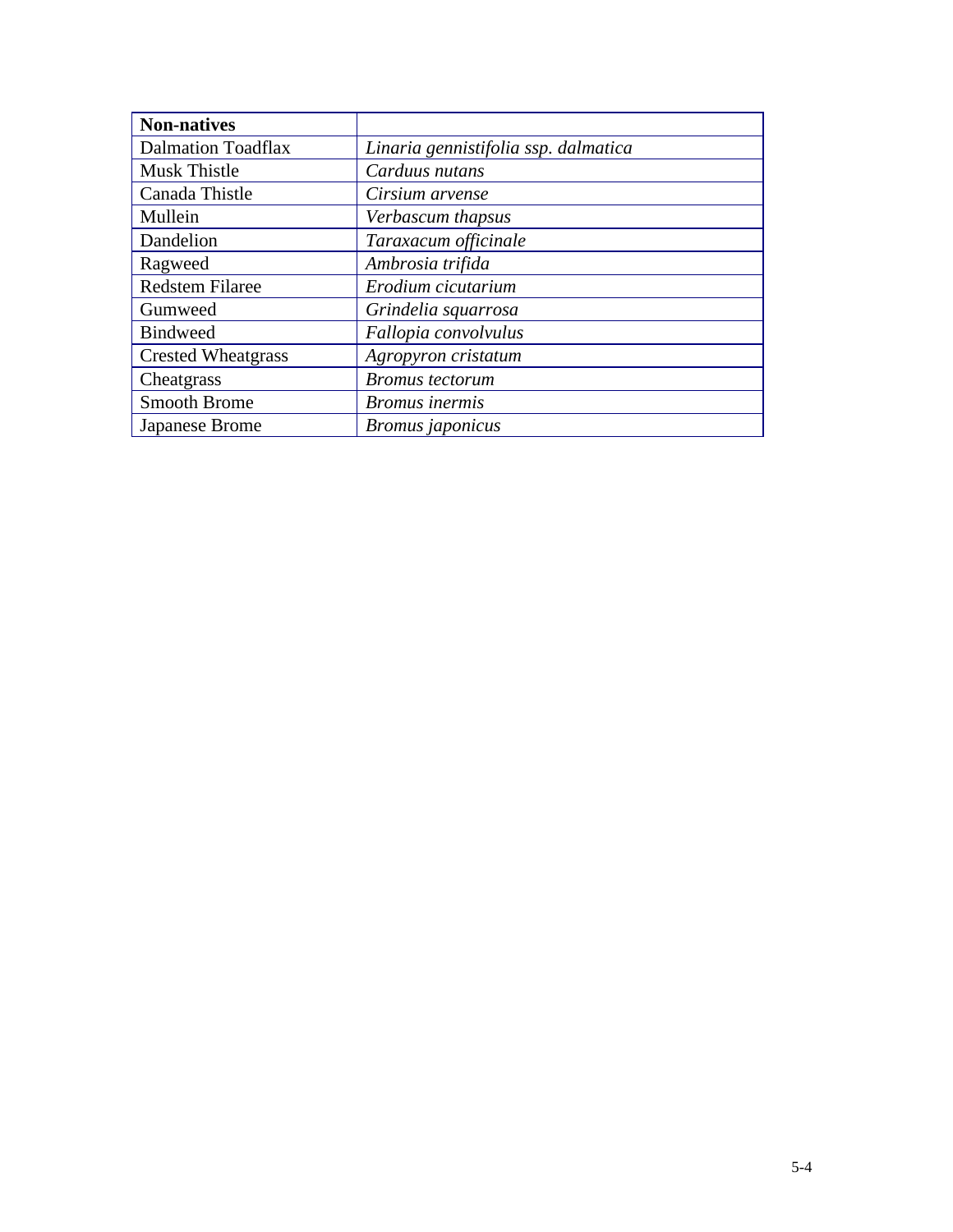# **6. APPENDIX B: Chimney Hollow Grazing Assessment Natural Resources Conservation Service 2002**

This report focused on the entire former HP property and therefore includes both the land now owned by Larimer County and the lands owned by the NCWCD.

It is apparent that there has been a heavy pattern of use running north-south on either side of the main road. There has been less use as one moves upslope to either the west or the east. In the bottom of Chimney Hollow along Dry Creek the willows are grazed but the slopes near the creek bed are stable and vegetated. The impact of grazing on the willows is greater on the north end where they have been grazed harder. The willow community will never be as dense as one would expect to find along a permanent watercourse but there should be an opportunity for young plants to reach maturity. Under the continuous grazing scenario, young shoots are grazed down to nubs. New growth on older plants is also hit hard so the end result is that the shrub community begins a decline. Thereby decreasing food and cover for many other wildlife species.

There are several catchments (dams) on the drainages however, those won't supply much water, if any, during a dry year. The water situation is seasonal at best. Therefore, grazing will always be concentrated near any available source of water and consequently the vegetation will be overgrazed. Once the vegetation is overgrazed and dies out that opens the door for weed invasion. The first road west up the hill leads to a pond that is dry. There are 4 ponds 4 miles SW from the house at the base of Blue Mountain but they too are dry. The ponds along the road in the school section have a little water from runoff but it won't last long. When the draws have water it is usually only in the spring.

Years ago, a portion of the valley near the road was converted to introduced cool season pasture species. The loss of any warm season native species that had historically been found there limits the quality of grazing to only be had in the cool season. Mid-summer warm season grazing isn't as good as it could be due to this conversion.

#### **Current Situation**

Animals usually graze year-round. Currently there are 10 horses and 33 head of cattle on the property. We can look at the 12-month requirements for the animals that have been out there annually for a 4 year period:

Year Animal Numbers 12 Month Requirements Now - 10 horses & 33 head of cattle  $125 + 396 = 521$  AUM's  $2001 - 15$  calves, 30 cows, 2 bulls  $360 + 32 = 392$  AUM's  $2000 - 170$  cow/calf pairs, 10 bulls  $2040 + 162 = 2202$  AUM's  $1999 - 250$  cow/calf pairs, 10 bulls  $3000 + 162 = 3162$  AUM's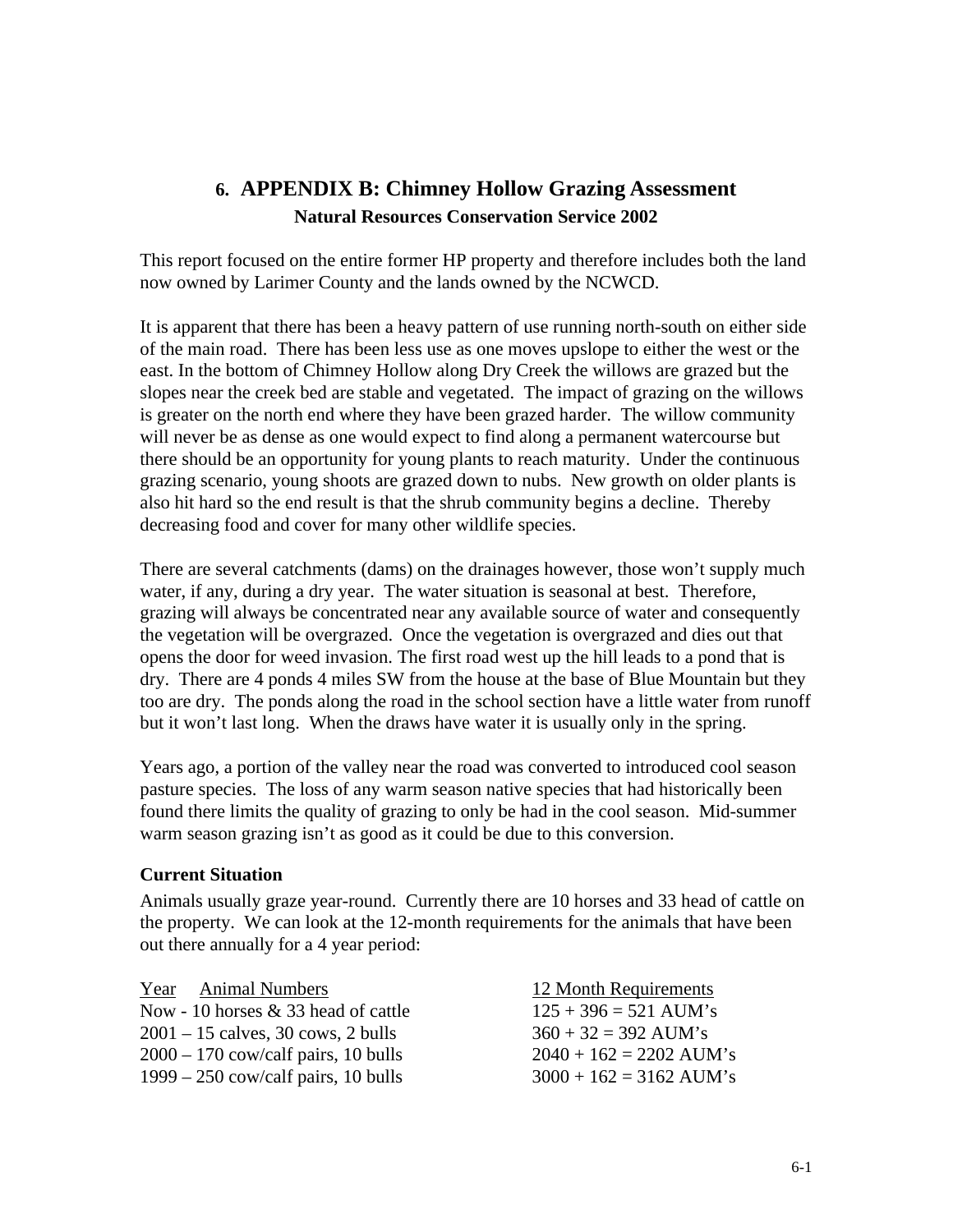The actual requirements will be less because animals will be off at some point in time.

#### **Estimated Production**

Of the 3,400+ acres, there are about 1,857 grazable acres. 1,123 acres of Loamy Park/Shallow Loam range sites

698 ac x 198#/ac. useable forage =  $138,204$  #  $425 \text{ ac x } 228#$  = 77,748 #  $84 \text{ ac } x \text{ 75}$ #  $= 6,300 \text{ #}$  ------------- 222,252 #

568 Acres of Loamy Foothill range site (partially converted) 568 ac x 198#  $= 112.464$  #

166 Acres of Shallow Foothill / Shallow Loam range sites  $166$  ac x 333#  $= 55.278$  #

#### **Total Useable Production**

 $222.252 + 112.464 + 55.278 = 389.994#$ 

 $389,994 \# / 1100 = 354$  AUM's  $389,994 \# / 900 = 433$  AUM's

Carrying Capacity is estimated to be 354 – 433 AUM's This would support the equivalent of  $30 - 36$  cow/calf pairs for 12 months or  $70 - 86$  for 5 months.

Continuous grazing is a bad situation. Combining it with a lack of stockwater is even worse. The lower portion along either side of the road should be producing upwards of 1000#/acre of useable forage but it is only producing in the range of 200#/ac. Since Dry Creek is normally the most dependable source of water, the livestock has made a habit of grazing that area hard and re-grazing it before the plants have had a chance to recover. There are areas of grass higher up the hillside, however, it is difficult to get the animals to utilize it without salting or developing water in those areas to attract them. Without cross fencing and watering facilities to facilitate proper grazing use your options are limited. Herding the livestock is one way to drive them to areas where you want them to feed and allow them to drift back to water and then repeat the process. This is labor intensive though. In a drought year such as 2002, care must be taken not to stress and overgraze the plants. The way things have been, I would suggest not even thinking of turning out until at least June 1. In addition to this, I would take a hard look at reducing the livestock numbers by as much as 50% of carrying capacity and only having them on the range for a limited amount of time.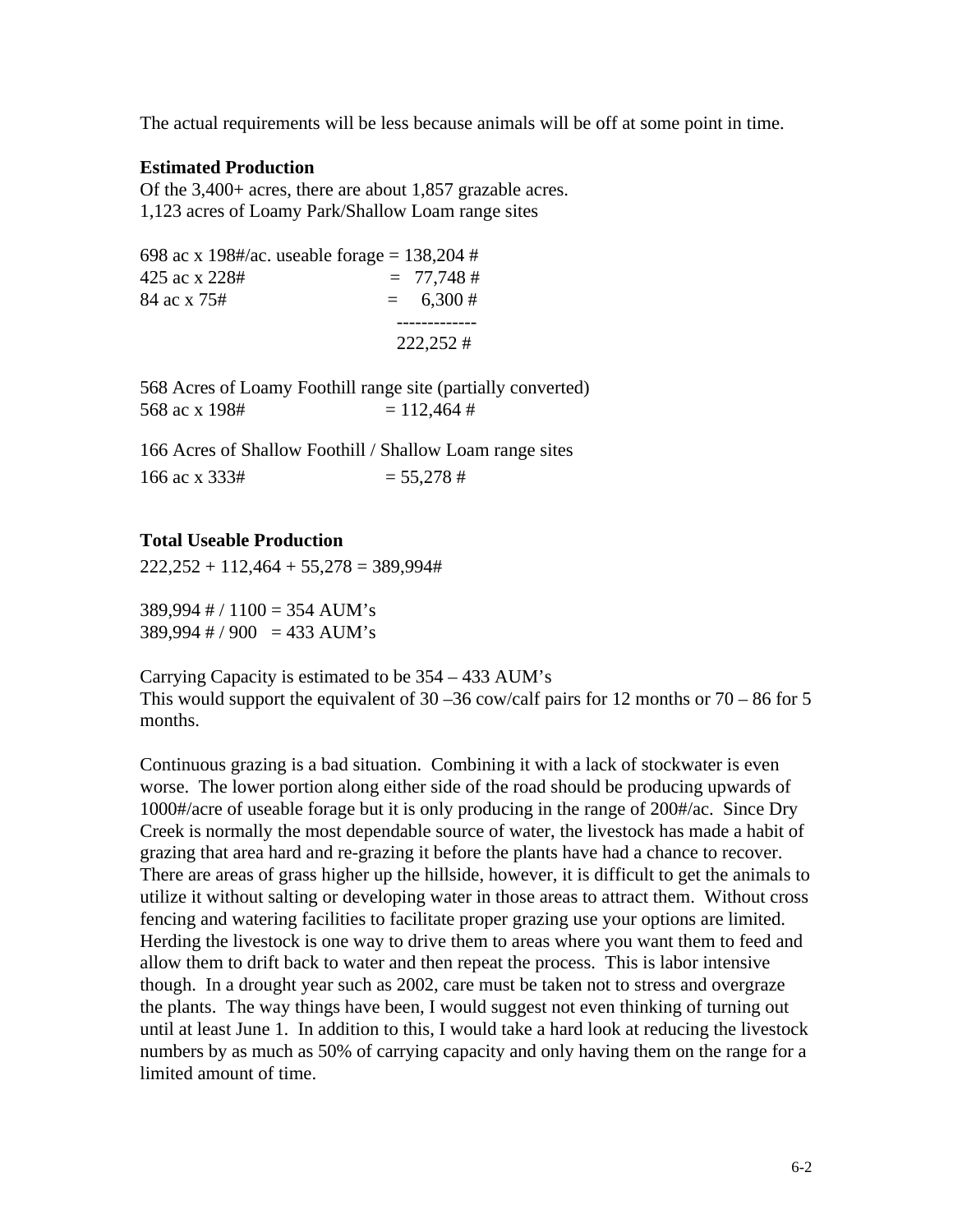By developing water and employing the use of portable electric fencing, you can dictate where the animals graze, the duration of their grazing and insure that grazed plants receive the rest that they require.

### **Water Development**

Dry creek lies in the Quaternary zone that yields small amounts of water to wells. The slopes above this area are part of the Fountain Formation that can yield small to moderate amounts of water. The County well logs show some wells in the adjacent sections:

Sec 18 T4N R70W has a well 265' deep with a water level at 55' producing 3 gpm. Sec 16 T4N R70W has a well 265' deep producing 15 gpm Several wells in Sec 31 T5N R70W, average 97' depth, water level at 53' and a production of 1.5 gpm.